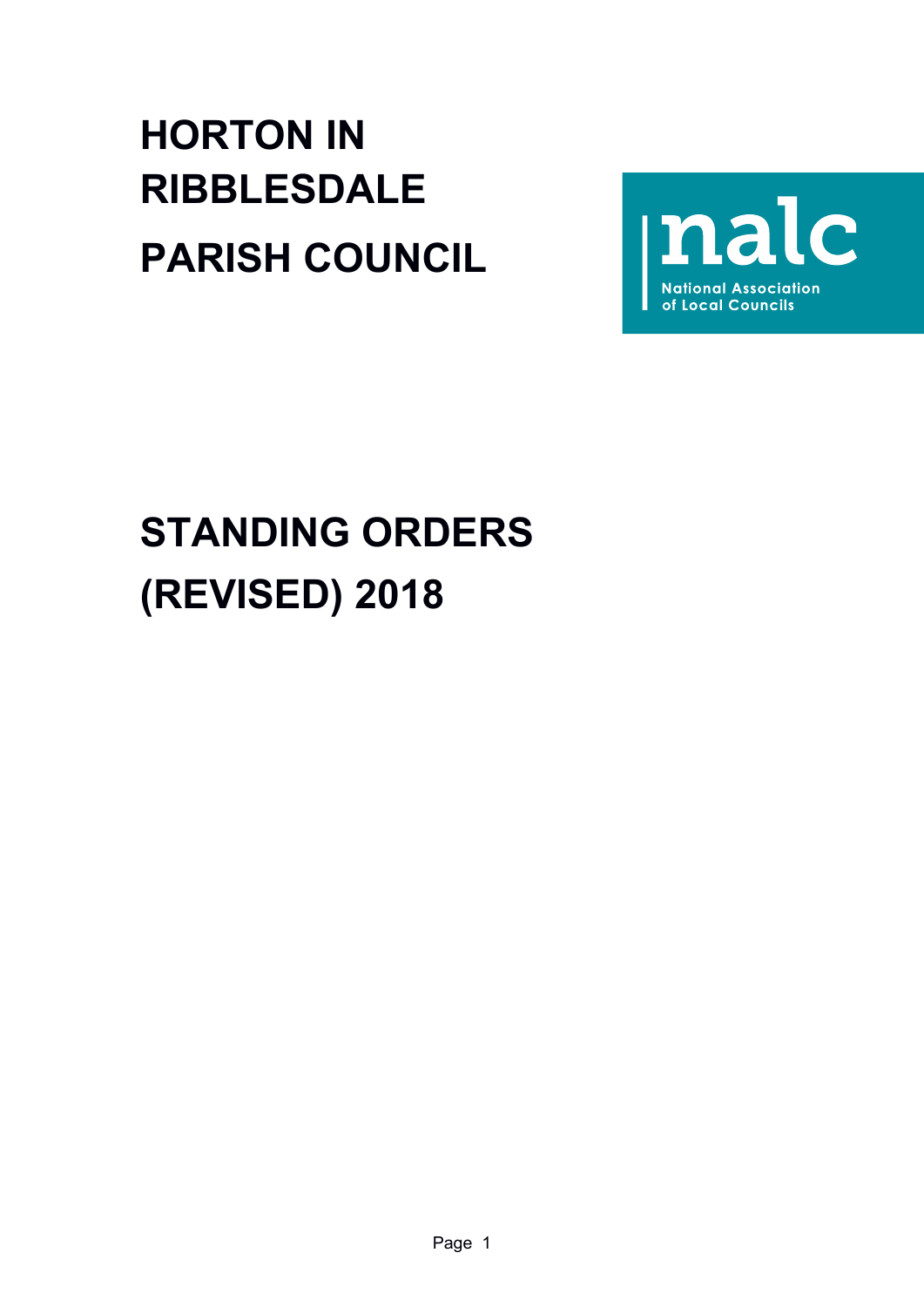**National Association of Local Councils (NALC) 109 Great Russell Street London WC1B 3LD**

**020 7637 1865 | nalc@nalc.gov.uk | www.nalc.gov.uk**

**© NALC 2018. All rights are reserved. No part of this publication may be reproduced or used for commercial purposes without the written permission of NALC save that councils in membership of NALC have permission to edit and use the model standing orders in this publication for their governance purposes.** 

**Permission is given to use NALC's logo in the presented format only.**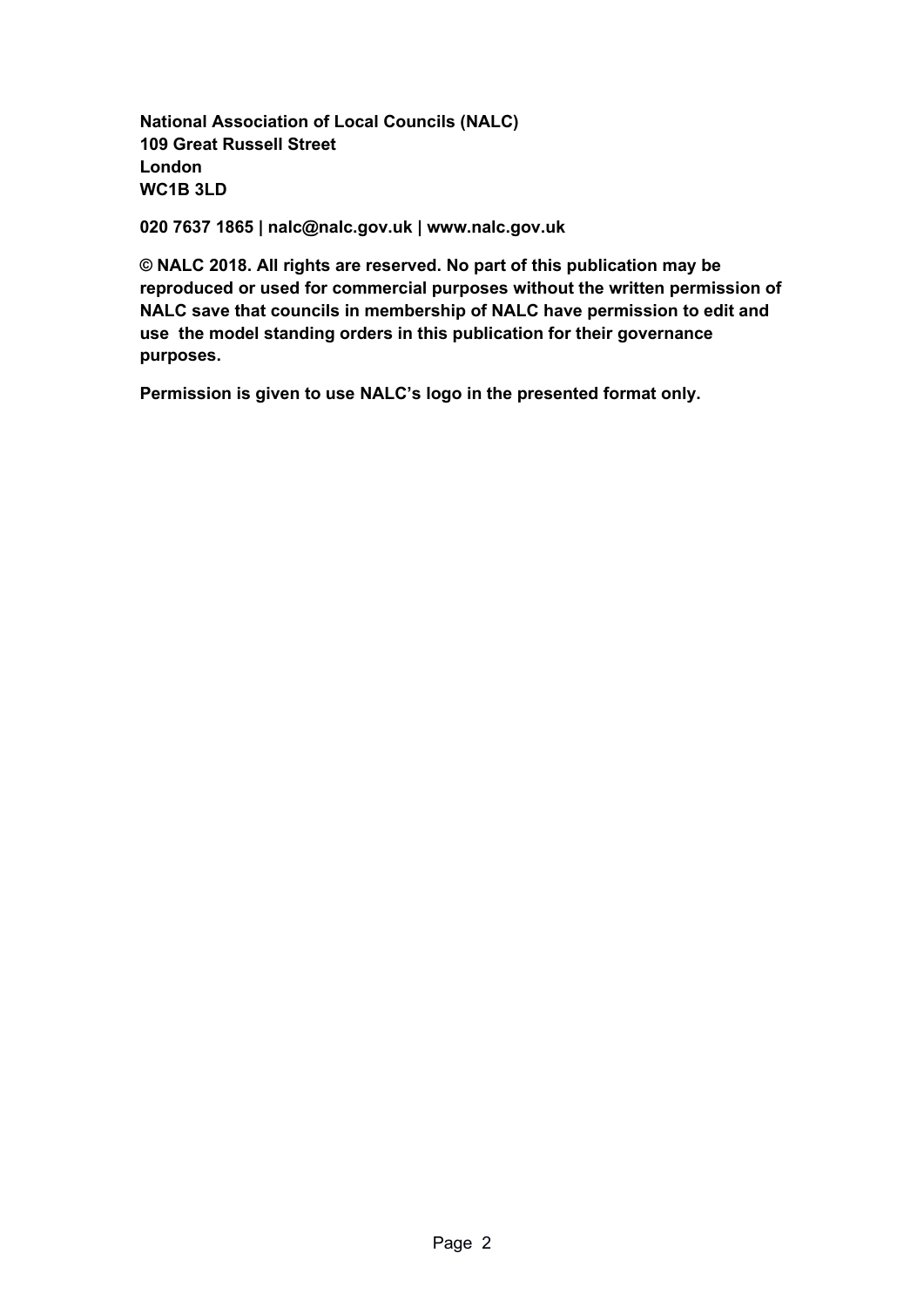| 1. |                                                          |  |
|----|----------------------------------------------------------|--|
| 2. |                                                          |  |
| 3. |                                                          |  |
| 4. |                                                          |  |
| 5. |                                                          |  |
| 6. | EXTRAORDINARY MEETINGS OF THE COUNCIL, COMMITTEES AND    |  |
| 7. |                                                          |  |
| 8. |                                                          |  |
| 9. | MOTIONS FOR A MEETING THAT REQUIRE WRITTEN NOTICE TO     |  |
|    | 10. MOTIONS AT A MEETING THAT DO NOT REQUIRE WRITTEN     |  |
|    |                                                          |  |
|    |                                                          |  |
|    |                                                          |  |
|    |                                                          |  |
|    |                                                          |  |
|    |                                                          |  |
|    |                                                          |  |
|    |                                                          |  |
|    |                                                          |  |
|    |                                                          |  |
|    | 21. RESPONSIBILITIES UNDER DATA PROTECTION LEGISLATION25 |  |
|    |                                                          |  |
|    |                                                          |  |
|    | 24. COMMUNICATING WITH DISTRICT AND COUNTY OR UNITARY    |  |
|    |                                                          |  |
|    |                                                          |  |

# **INTRODUCTION**

These model standing orders update the National Association of Local Council (NALC) model standing orders contained in "Local Councils Explained" by Meera Tharmarajah (© 2013 NALC). This publication contains new model standing orders which reference new legislation introduced after 2013 when the last model standing orders were published.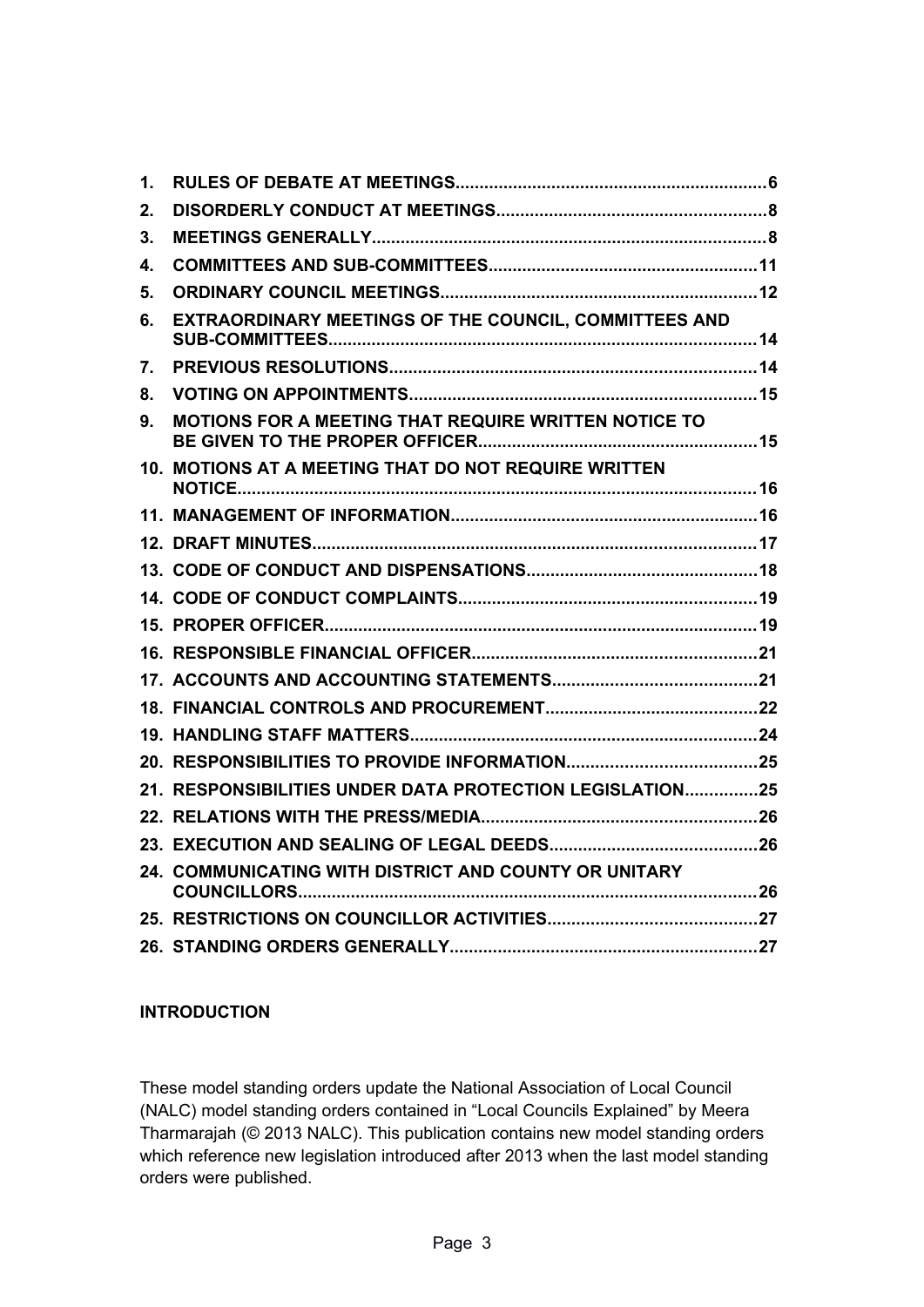# **HOW TO USE MODEL STANDING ORDERS**

Standing orders are the written rules of a local council. Standing orders are essential to regulate the proceedings of a meeting. A council may also use standing orders to confirm or refer to various internal organisational and administrative arrangements. The standing orders of a council are not the same as the policies of a council but standing orders may refer to them.

Local councils operate within a wide statutory framework. NALC model standing orders incorporate and reference many statutory requirements to which councils are subject. It is not possible for the model standing orders to contain or reference all the statutory or legal requirements which apply to local councils. For example, it is not practical for model standing orders to document all obligations under data protection legislation. The statutory requirements to which a council is subject apply whether or not they are incorporated in a council's standing orders.

The model standing orders do not include model financial regulations. Financial regulations are standing orders to regulate and control the financial affairs and accounting procedures of a local council. The financial regulations, as opposed to the standing orders of a council, include most of the requirements relevant to the council's Responsible Financial Officer. Model financial regulations are available to councils in membership of NALC.

#### **DRAFTING NOTES**

Model standing orders that are in bold type contain legal and statutory requirements. It is recommended that councils adopt them without changing them or their meaning. Model standing orders not in bold are designed to help councils operate effectively but they do not contain statutory requirements so they may be adopted as drafted or amended to suit a council's needs. It is NALC's view that all model standing orders will generally be suitable for councils.

For convenience, the word "councillor" is used in model standing orders and, unless the context suggests otherwise, includes a non-councillor with or without voting rights.

A model standing order that includes brackets like this '( )' requires information to be inserted by a council. A model standing order that includes brackets like this '[ ]' and the term 'OR' provides alternative options for a council to choose from when determining standing orders.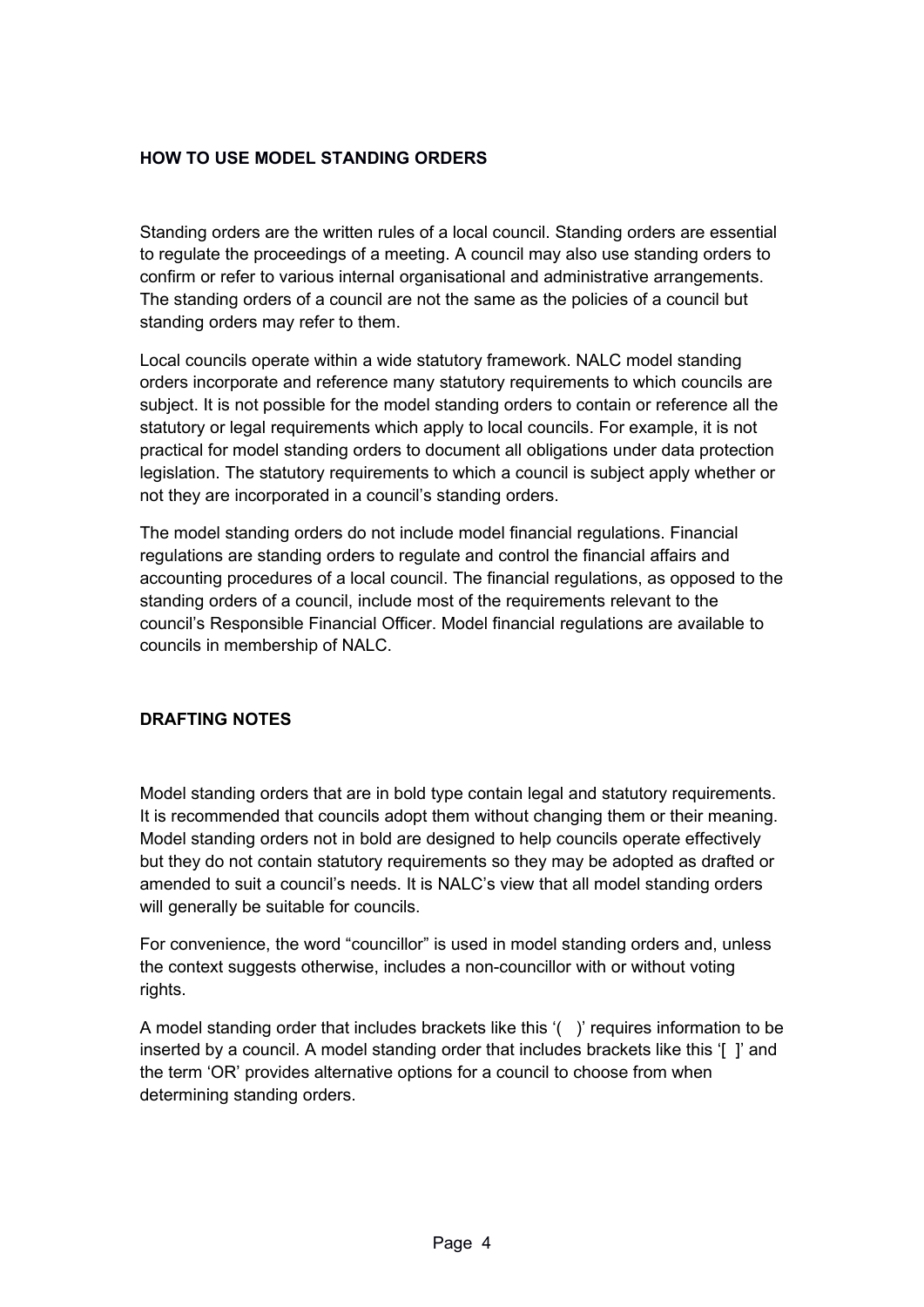# <span id="page-4-0"></span>**1. RULES OF DEBATE AT MEETINGS**

- a Motions on the agenda shall be considered in the order that they appear unless the order is changed at the discretion of the chairman of the meeting.
- b A motion (including an amendment) shall not be progressed unless it has been moved and seconded.
- c A motion on the agenda that is not moved by its proposer may be treated by the chairman of the meeting as withdrawn.
- d If a motion (including an amendment) has been seconded, it may be withdrawn by the proposer only with the consent of the seconder and the meeting.
- e An amendment is a proposal to remove or add words to a motion. It shall not negate the motion.
- f If an amendment to the original motion is carried, the original motion (as amended) becomes the substantive motion upon which further amendment(s) may be moved.
- g An amendment shall not be considered unless early verbal notice of it is given at the meeting and, if requested by the chairman of the meeting, is expressed in writing to the chairman.
- h A councillor may move an amendment to his own motion if agreed by the meeting. If a motion has already been seconded, the amendment shall be with the consent of the seconder and the meeting.
- i If there is more than one amendment to an original or substantive motion, the amendments shall be moved in the order directed by the chairman of the meeting.
- j Subject to standing order 1(k), only one amendment shall be moved and debated at a time, the order of which shall be directed by the chairman of the meeting.
- k One or more amendments may be discussed together if the chairman of the meeting considers this expedient but each amendment shall be voted upon separately.
- l A councillor may not move more than one amendment to an original or substantive motion.
- m The mover of an amendment has no right of reply at the end of debate on it.
- n Where a series of amendments to an original motion are carried, the mover of the original motion shall have a right of reply either at the end of debate on the first amendment or at the very end of debate on the final substantive motion immediately before it is put to the vote.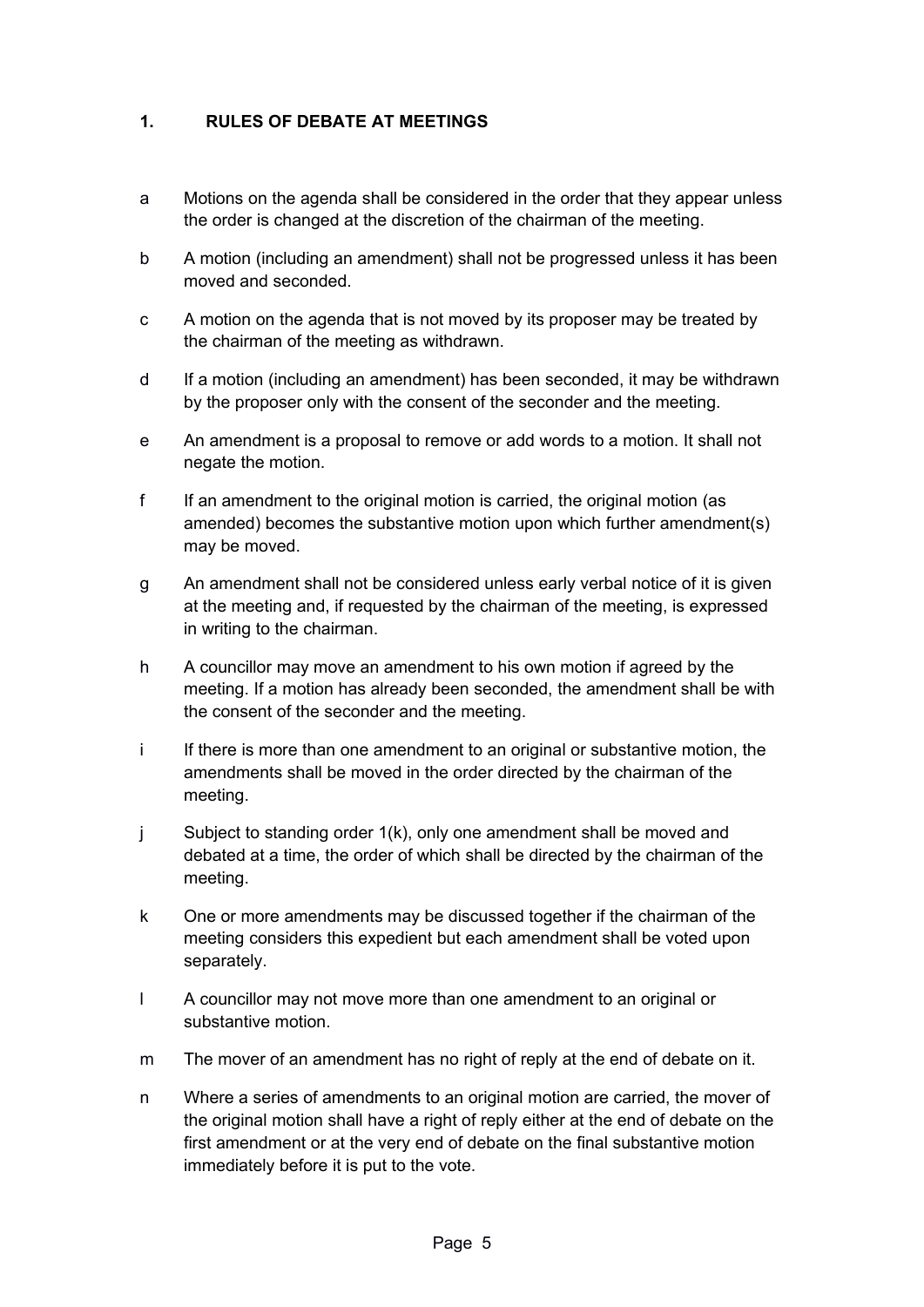- o Unless permitted by the chairman of the meeting, a councillor may speak once in the debate on a motion except:
	- i. to speak on an amendment moved by another councillor;
	- ii. to move or speak on another amendment if the motion has been amended since he last spoke;
	- iii. to make a point of order;
	- iv. to give a personal explanation; or
	- v. to exercise a right of reply.
- p During the debate on a motion, a councillor may interrupt only on a point of order or a personal explanation and the councillor who was interrupted shall stop speaking. A councillor raising a point of order shall identify the standing order which he considers has been breached or specify the other irregularity in the proceedings of the meeting he is concerned by.
- q A point of order shall be decided by the chairman of the meeting and his decision shall be final.
- r When a motion is under debate, no other motion shall be moved except:
	- i. to amend the motion;
	- ii. to proceed to the next business;
	- iii. to adjourn the debate;
	- iv. to put the motion to a vote;
	- v. to ask a person to be no longer heard or to leave the meeting;
	- vi. to refer a motion to a committee or sub-committee for consideration;
	- vii. to exclude the public and press;
	- viii. to adjourn the meeting; or
	- ix. to suspend particular standing order(s) excepting those which reflect mandatory statutory or legal requirements.
- s Before an original or substantive motion is put to the vote, the chairman of the meeting shall be satisfied that the motion has been sufficiently debated and that the mover of the motion under debate has exercised or waived his right of reply.
- t Excluding motions moved under standing order 1(r), the contributions or speeches by a councillor shall relate only to the motion under discussion and shall not exceed ( 5 ) minutes without the consent of the chairman of the meeting.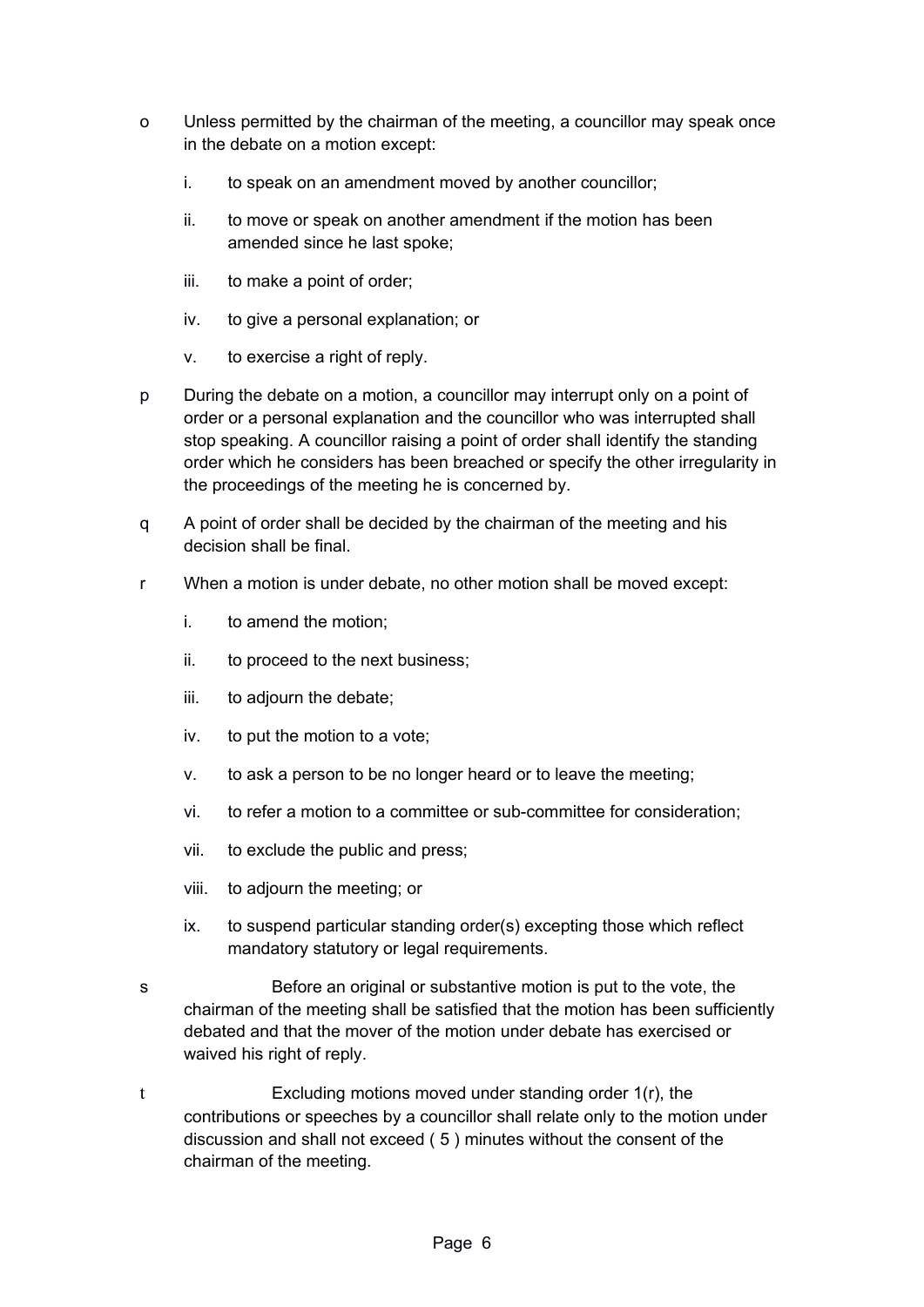# <span id="page-6-0"></span>**2. DISORDERLY CONDUCT AT MEETINGS**

- a No person shall obstruct the transaction of business at a meeting or behave offensively or improperly. If this standing order is ignored, the chairman of the meeting shall request such person(s) to moderate or improve their conduct.
- b If person(s) disregard the request of the chairman of the meeting to moderate or improve their conduct, any councillor or the chairman of the meeting may move that the person be no longer heard or be excluded from the meeting. The motion, if seconded, shall be put to the vote without discussion.
- c If a resolution made under standing order  $2(b)$  is ignored, the chairman of the meeting may take further reasonable steps to restore order or to progress the meeting. This may include temporarily suspending or closing the meeting.

# **3. MEETINGS GENERALLY**

<span id="page-6-1"></span>

| <b>Full Council meetings</b> | $\bullet$ |
|------------------------------|-----------|
| Committee meetings           | ●         |
| Sub-committee meetings       |           |

- **a Meetings shall not take place in premises which at the time of the meeting are used for the supply of alcohol, unless no other premises are available free of charge or at a reasonable cost.**
- **b The minimum three clear days for notice of a meeting does not include the day on which notice was issued, the day of the meeting, a Sunday, a day of the Christmas break, a day of the Easter break or of a bank holiday or a day appointed for public thanksgiving or mourning.**
- **c The minimum three clear days' public notice for a meeting does not include the day on which the notice was issued or the day of the meeting unless the meeting is convened at shorter notice**
- ● **d Meetings shall be open to the public unless their presence is prejudicial to the public interest by reason of the confidential nature of the business to be transacted or for other special reasons. The public's exclusion from part or all of a meeting shall be by a resolution which shall give reasons for the public's exclusion.**
	- **e** Members of the public may make representations, answer questions and give evidence at a meeting which they are entitled to attend in respect of the business on the agenda.
	- **f** The period of time designated for public participation at a meeting in accordance with standing order 3(e) shall not exceed (15 ) minutes unless directed by the chairman of the meeting.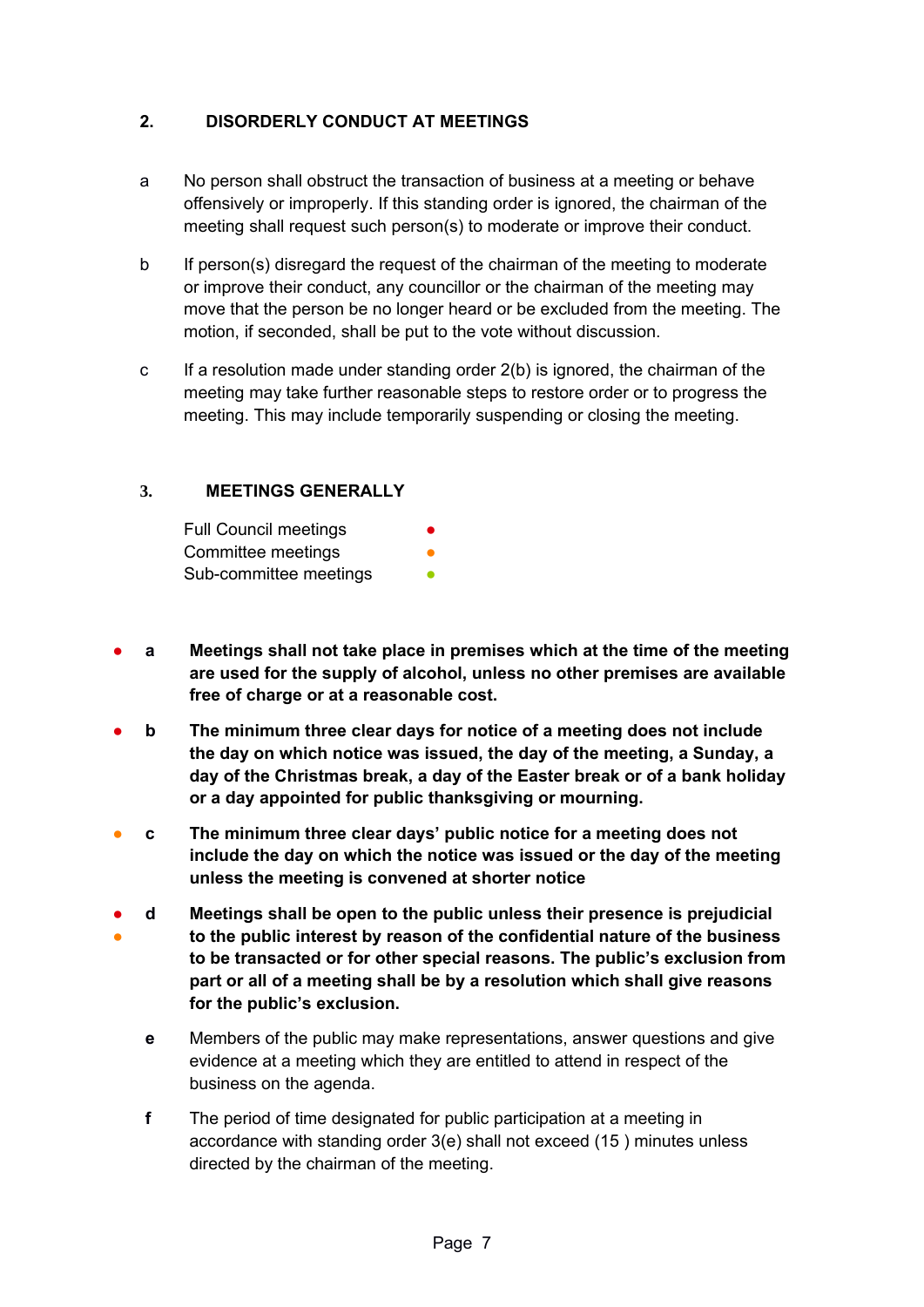- **g** Subject to standing order 3(f), a member of the public shall not speak for more than ( 5 ) minutes.
- **h** In accordance with standing order 3(e), a question shall not require a response at the meeting nor start a debate on the question. The chairman of the meeting may direct that a written or oral response be given.
- **i** A person shall raise his hand when requesting to speak and stand when speaking (except when a person has a disability or is likely to suffer discomfort). The chairman of the meeting may at any time permit a person to be seated when speaking.
- **j** A person who speaks at a meeting shall direct his comments to the chairman of the meeting.
- **k** Only one person is permitted to speak at a time. If more than one person wants to speak, the chairman of the meeting shall direct the order of speaking.
- ● **l Subject to standing order 3(m), a person who attends a meeting is permitted to report on the meeting whilst the meeting is open to the public. To "report" means to film, photograph, make an audio recording of meeting proceedings, use any other means for enabling persons not present to see or hear the meeting as it takes place or later or to report or to provide oral or written commentary about the meeting so that the report or commentary is available as the meeting takes place or later to persons not present.**
- ● **m A person present at a meeting may not provide an oral report or oral commentary about a meeting as it takes place without permission.**
- ● **n The press shall be provided with reasonable facilities for the taking of their report of all or part of a meeting at which they are entitled to be present.**
- **o Subject to standing orders which indicate otherwise, anything authorised or required to be done by, to or before the Chairman of the Council may in his absence be done by, to or before the Vice-Chairman of the Council (if there is one).**
- **p The Chairman of the Council, if present, shall preside at a meeting. If the Chairman is absent from a meeting, the Vice-Chairman of the Council (if there is one) if present, shall preside. If both the Chairman and the Vice-Chairman are absent from a meeting, a councillor as chosen by the councillors present at the meeting shall preside at the meeting.**
- **q Subject to a meeting being quorate, all questions at a meeting shall be**
- ● **decided by a majority of the councillors and non-councillors with voting rights present and voting.**
- **r The chairman of a meeting may give an original vote on any matter put to**
- **the vote, and in the case of an equality of votes may exercise his casting**
- **vote whether or not he gave an original vote.**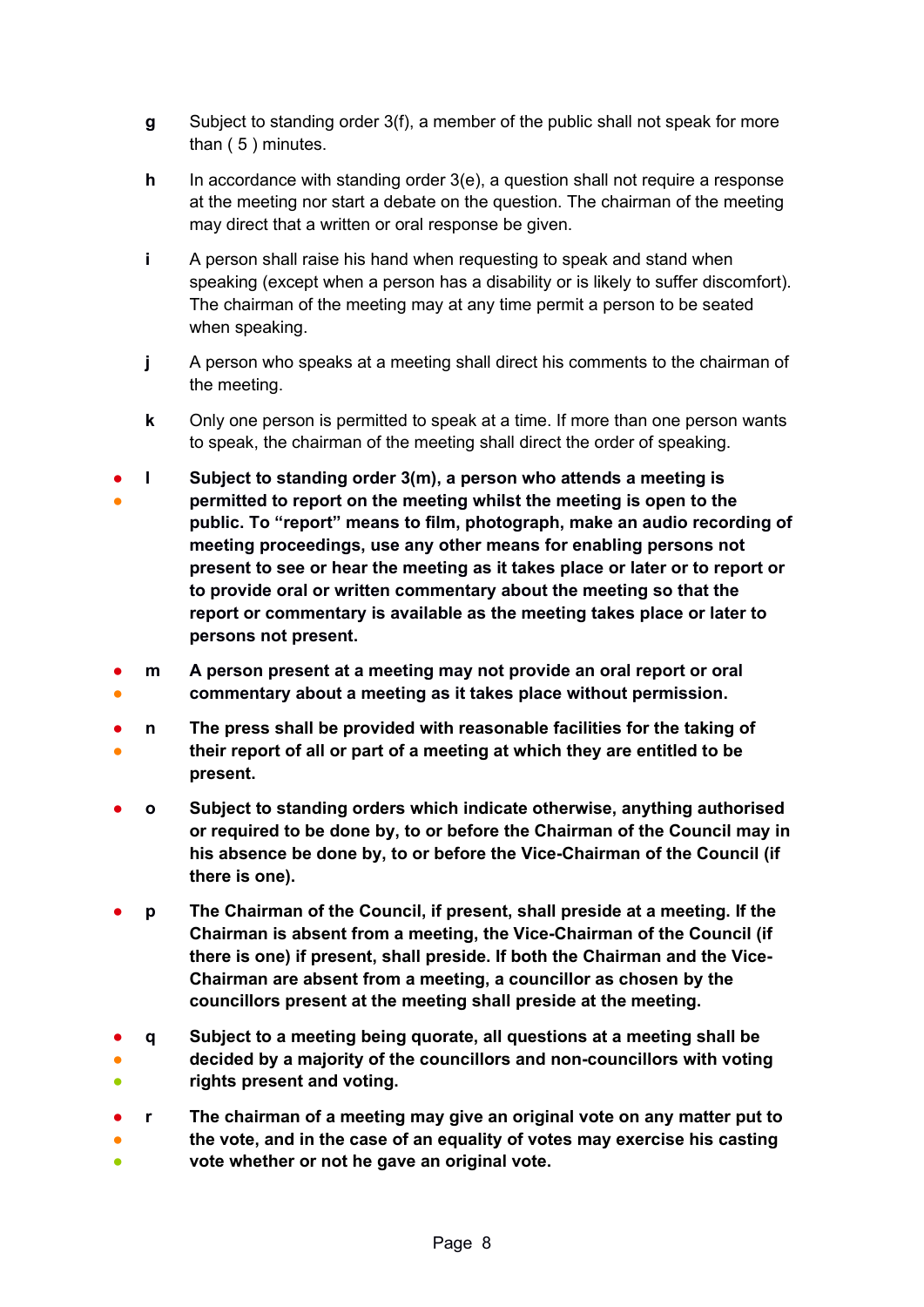*See standing orders 5(h) and (i) for the different rules that apply in the election of the Chairman of the Council at the annual meeting of the Council.*

- **s Unless standing orders provide otherwise, voting on a question shall be by a show of hands. At the request of a councillor, the voting on any question shall be recorded so as to show whether each councillor present and voting gave his vote for or against that question.** Such a request shall be made before moving on to the next item of business on the agenda.
	- **t** The minutes of a meeting shall include an accurate record of the following:
		- i. the time and place of the meeting;
		- ii. the names of councillors who are present and the names of councillors who are absent;
		- iii. interests that have been declared by councillors and non-councillors with voting rights;
		- iv. the grant of dispensations (if any) to councillors and non-councillors with voting rights;
		- v. whether a councillor or non-councillor with voting rights left the meeting when matters that they held interests in were being considered;
		- vi. if there was a public participation session; and
		- vii. the resolutions made.
- **u A councillor or a non-councillor with voting rights who has a disclosable**
- ● **pecuniary interest or another interest as set out in the Council's code of conduct in a matter being considered at a meeting is subject to statutory limitations or restrictions under the code on his right to participate and vote on that matter.**
- **v No business may be transacted at a meeting unless at least one-third of the whole number of members of the Council are present and in no case shall the quorum of a meeting be less than three.**

*See standing order 4d(viii) for the quorum of a committee or sub-committee meeting.*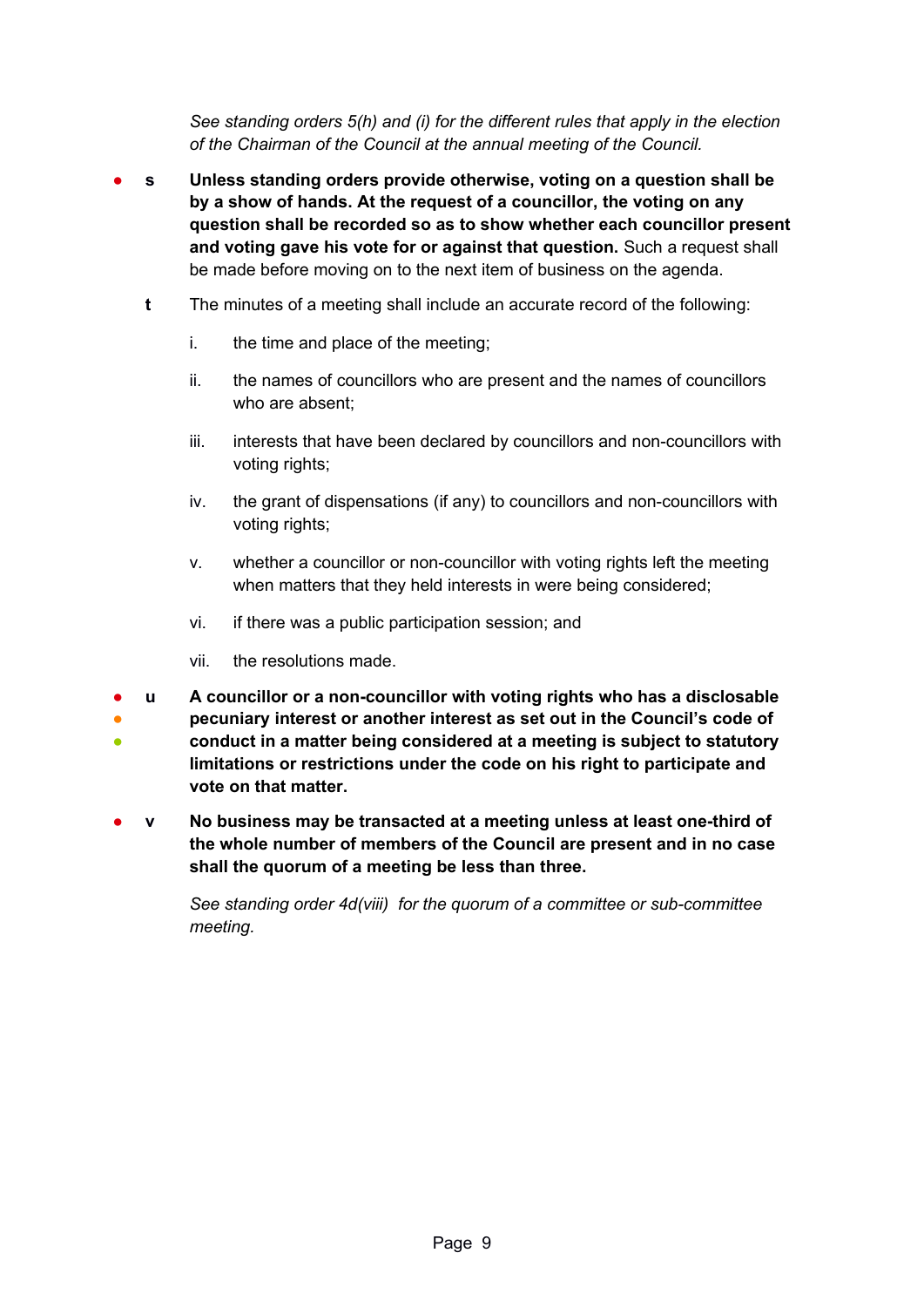- **w If a meeting is or becomes inquorate no business shall be transacted** and
- ● the meeting shall be closed. The business on the agenda for the meeting shall be adjourned to another meeting.
	- **x** A meeting shall not exceed a period of ( 3 ) hours.

# <span id="page-9-0"></span>**4. COMMITTEES AND SUB-COMMITTEES**

- **a Unless the Council determines otherwise, a committee may appoint a sub-committee whose terms of reference and members shall be determined by the committee.**
- **b The members of a committee may include non-councillors unless it is a committee which regulates and controls the finances of the Council.**
- **c Unless the Council determines otherwise, all the members of an advisory committee and a sub-committee of the advisory committee may be noncouncillors.**
- **d** The Council may appoint standing committees or other committees as may be necessary, and:
	- i. shall determine their terms of reference;
	- ii. shall determine the number and time of the ordinary meetings of a standing committee up until the date of the next annual meeting of the Council;
	- iii. shall permit a committee, other than in respect of the ordinary meetings of a committee, to determine the number and time of its meetings;
	- iv. shall, subject to standing orders 4(b) and (c), appoint and determine the terms of office of members of such a committee;
	- v. may, subject to standing orders 4(b) and (c), appoint and determine the terms of office of the substitute members to a committee whose role is to replace the ordinary members at a meeting of a committee if the ordinary members of the committee confirm to the Proper Officer ( 3 ) days before the meeting that they are unable to attend;
	- vi. shall, after it has appointed the members of a standing committee, appoint the chairman of the standing committee;
	- vii. shall permit a committee other than a standing committee, to appoint its own chairman at the first meeting of the committee;
	- viii. shall determine the place, notice requirements and quorum for a meeting of a committee and a sub-committee which, in both cases, shall be no less than three;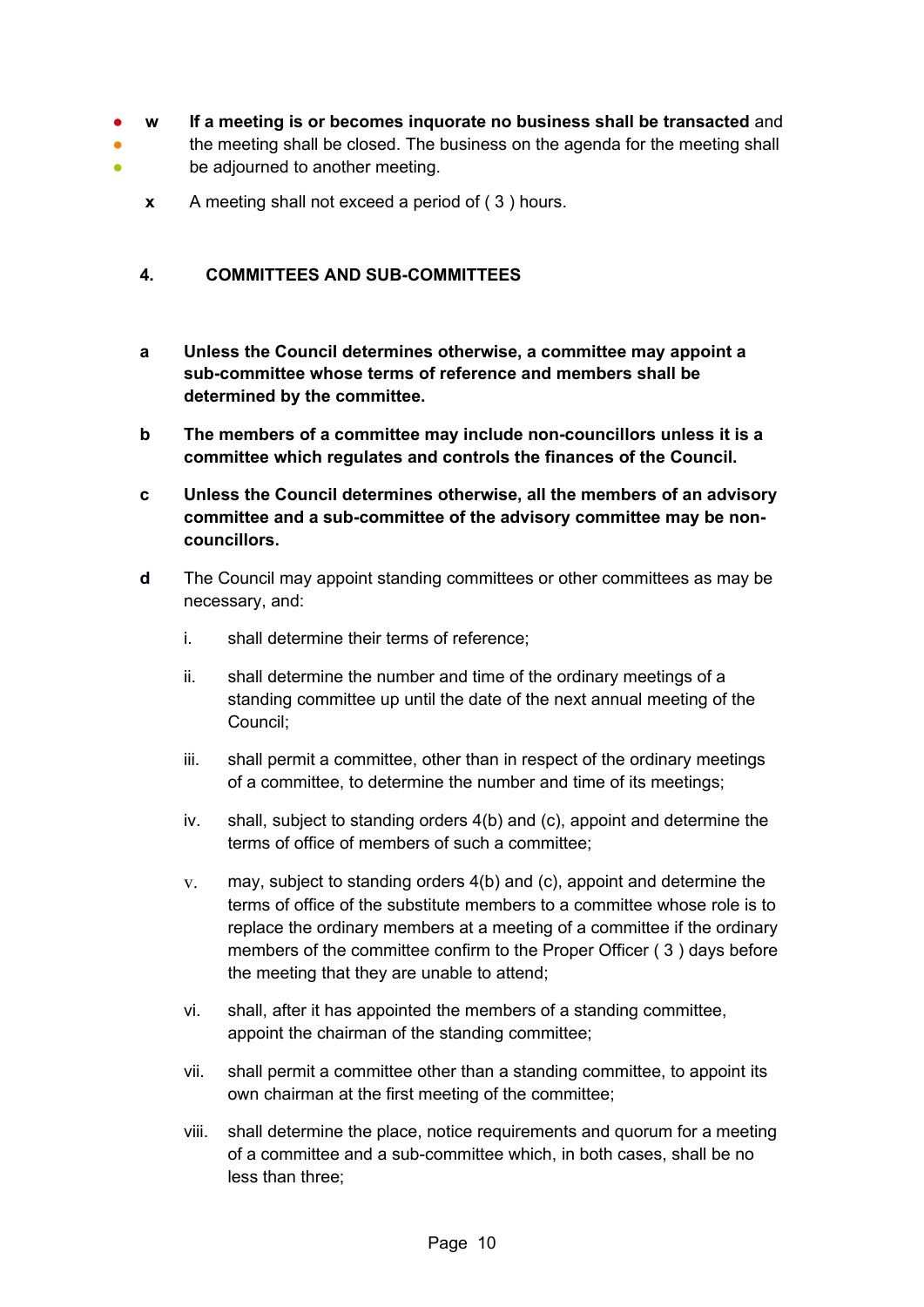- ix. shall determine if the public may participate at a meeting of a committee;
- x. shall determine if the public and press are permitted to attend the meetings of a sub-committee and also the advance public notice requirements, if any, required for the meetings of a sub-committee;
- xi. shall determine if the public may participate at a meeting of a subcommittee that they are permitted to attend; and
- xii. may dissolve a committee or a sub-committee.

# <span id="page-10-0"></span>**5. ORDINARY COUNCIL MEETINGS**

- **a In an election year, the annual meeting of the Council shall be held on or within 14 days following the day on which the councillors elected take office.**
- **b In a year which is not an election year, the annual meeting of the Council shall be held on such day in May as the Council decides.**
- **c If no other time is fixed, the annual meeting of the Council shall take place at 6pm.**
- **d In addition to the annual meeting of the Council, at least three other ordinary meetings shall be held in each year on such dates and times as the Council decides.**
- **e The first business conducted at the annual meeting of the Council shall be the election of the Chairman and Vice-Chairman (if there is one) of the Council.**
- **f The Chairman of the Council, unless he has resigned or becomes disqualified, shall continue in office and preside at the annual meeting until his successor is elected at the next annual meeting of the Council.**
- **g The Vice-Chairman of the Council, if there is one, unless he resigns or becomes disqualified, shall hold office until immediately after the election of the Chairman of the Council at the next annual meeting of the Council.**
- **h In an election year, if the current Chairman of the Council has not been re-elected as a member of the Council, he shall preside at the annual meeting until a successor Chairman of the Council has been elected. The current Chairman of the Council shall not have an original vote in respect of the election of the new Chairman of the Council but shall give a casting vote in the case of an equality of votes.**
- **i In an election year, if the current Chairman of the Council has been reelected as a member of the Council, he shall preside at the annual**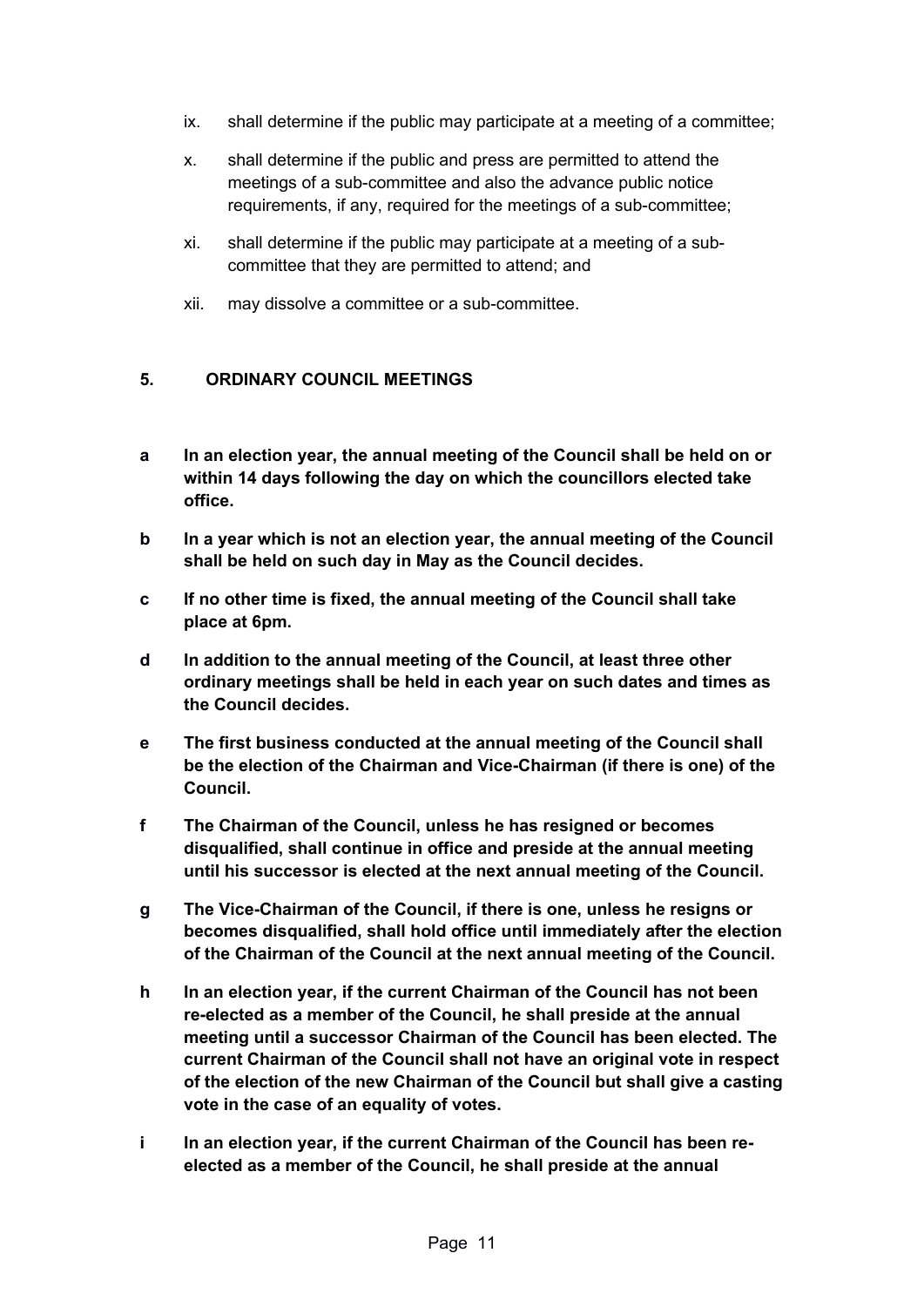**meeting until a new Chairman of the Council has been elected. He may exercise an original vote in respect of the election of the new Chairman of the Council and shall give a casting vote in the case of an equality of votes.**

- **j** Following the election of the Chairman of the Council and Vice-Chairman (if there is one) of the Council at the annual meeting, the business shall include:
	- **i. In an election year, delivery by the Chairman of the Council and councillors of their acceptance of office forms unless the Council resolves for this to be done at a later date. In a year which is not an election year, delivery by the Chairman of the Council of his acceptance of office form unless the Council resolves for this to be done at a later date;**
	- **ii.** Confirmation of the accuracy of the minutes of the last meeting of the Council;
	- **iii.** Receipt of the minutes of the last meeting of a committee;
	- **iv.** Consideration of the recommendations made by a committee;
	- **v.** Review of delegation arrangements to committees, sub-committees, staff and other local authorities;
	- **vi.** Review of the terms of reference for committees;
	- **vii.** Appointment of members to existing committees;
	- **viii.** Appointment of any new committees in accordance with standing order 4;
	- **ix.** Review and adoption of appropriate standing orders and financial regulations;
	- **x.** Review of arrangements (including legal agreements) with other local authorities, not-for-profit bodies and businesses.
	- **xi.** Review of representation on or work with external bodies and arrangements for reporting back;
	- **xii.** In an election year, to make arrangements with a view to the Council becoming eligible to exercise the general power of competence in the future;
	- **xiii.** Review of inventory of land and other assets including buildings and office equipment;
	- **xiv.** Confirmation of arrangements for insurance cover in respect of all insurable risks;
	- **xv.** Review of the Council's and/or staff subscriptions to other bodies;
	- **xvi.** Review of the Council's complaints procedure;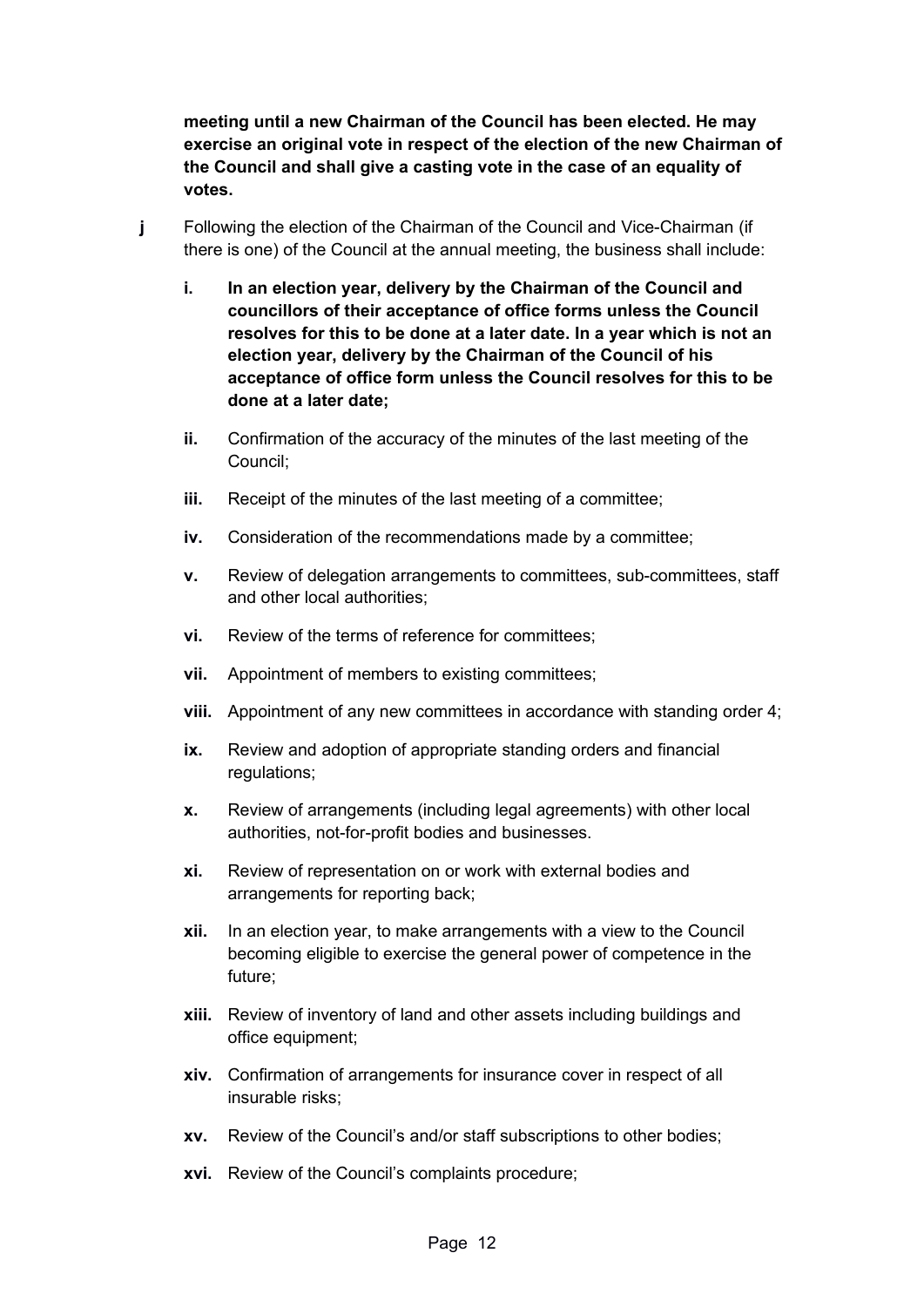- **xvii.** Review of the Council's policies, procedures and practices in respect of its obligations under freedom of information and data protection legislation (*see also standing orders 11, 20 and 21*);
- **xviii.** Review of the Council's policy for dealing with the press/media;
- **xix.** Review of the Council's employment policies and procedures;
- **xx.** Review of the Council's expenditure incurred under s.137 of the Local Government Act 1972 or the general power of competence.
- **xxi.** Determining the time and place of ordinary meetings of the Council up to and including the next annual meeting of the Council.

# <span id="page-12-0"></span>**6. EXTRAORDINARY MEETINGS OF THE COUNCIL, COMMITTEES AND SUB-COMMITTEES**

- **a The Chairman of the Council may convene an extraordinary meeting of the Council at any time.**
- **b If the Chairman of the Council does not call an extraordinary meeting of the Council within seven days of having been requested in writing to do so by two councillors, any two councillors may convene an extraordinary meeting of the Council. The public notice giving the time, place and agenda for such a meeting shall be signed by the two councillors.**
- **c** The chairman of a committee [or a sub-committee] may convene an extraordinary meeting of the committee [or the sub-committee] at any time.
- **d** If the chairman of a committee [or a sub-committee] does not call an extraordinary meeting within (3) days of having been requested to do so by (2) members of the committee [or the sub-committee], any (2) members of the committee [or the sub-committee] may convene an extraordinary meeting of the committee [or a sub-committee].

# <span id="page-12-1"></span>**7. PREVIOUS RESOLUTIONS**

- a A resolution shall not be reversed within six months except either by a special motion, which requires written notice by at least (2) councillors to be given to the Proper Officer in accordance with standing order 9, or by a motion moved in pursuance of the recommendation of a committee or a sub-committee.
- b When a motion moved pursuant to standing order 7(a) has been disposed of, no similar motion may be moved for a further six months.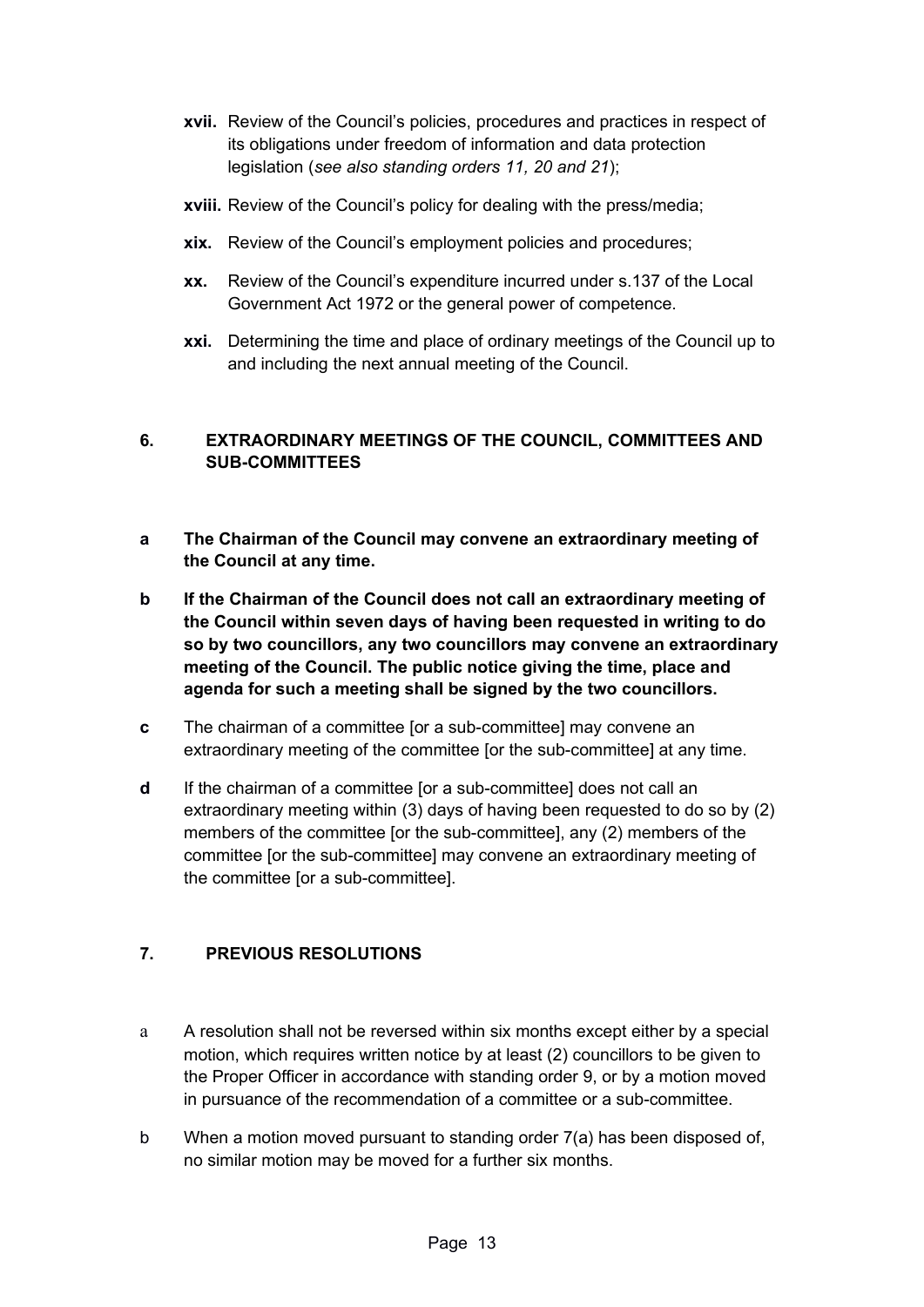### <span id="page-13-0"></span>**8. VOTING ON APPOINTMENTS**

a Where more than two persons have been nominated for a position to be filled by the Council and none of those persons has received an absolute majority of votes in their favour, the name of the person having the least number of votes shall be struck off the list and a fresh vote taken. This process shall continue until a majority of votes is given in favour of one person. A tie in votes may be settled by the casting vote exercisable by the chairman of the meeting.

# <span id="page-13-1"></span>**9. MOTIONS FOR A MEETING THAT REQUIRE WRITTEN NOTICE TO BE GIVEN TO THE PROPER OFFICER**

- a A motion shall relate to the responsibilities of the meeting for which it is tabled and in any event shall relate to the performance of the Council's statutory functions, powers and obligations or an issue which specifically affects the Council's area or its residents.
- b No motion may be moved at a meeting unless it is on the agenda and the mover has given written notice of its wording to the Proper Officer at least (3 ) clear days before the meeting. Clear days do not include the day of the notice or the day of the meeting.
- c The Proper Officer may, before including a motion on the agenda received in accordance with standing order 9(b), correct obvious grammatical or typographical errors in the wording of the motion.
- d If the Proper Officer considers the wording of a motion received in accordance with standing order 9(b) is not clear in meaning, the motion shall be rejected until the mover of the motion resubmits it, so that it can be understood, in writing, to the Proper Officer at least (3) clear days before the meeting.
- e If the wording or subject of a proposed motion is considered improper, the Proper Officer shall consult with the chairman of the forthcoming meeting or, as the case may be, the councillors who have convened the meeting, to consider whether the motion shall be included in the agenda or rejected.
- f The decision of the Proper Officer as to whether or not to include the motion on the agenda shall be final.
- g Motions received shall be recorded and numbered in the order that they are received.
- h Motions rejected shall be recorded with an explanation by the Proper Officer of the reason for rejection.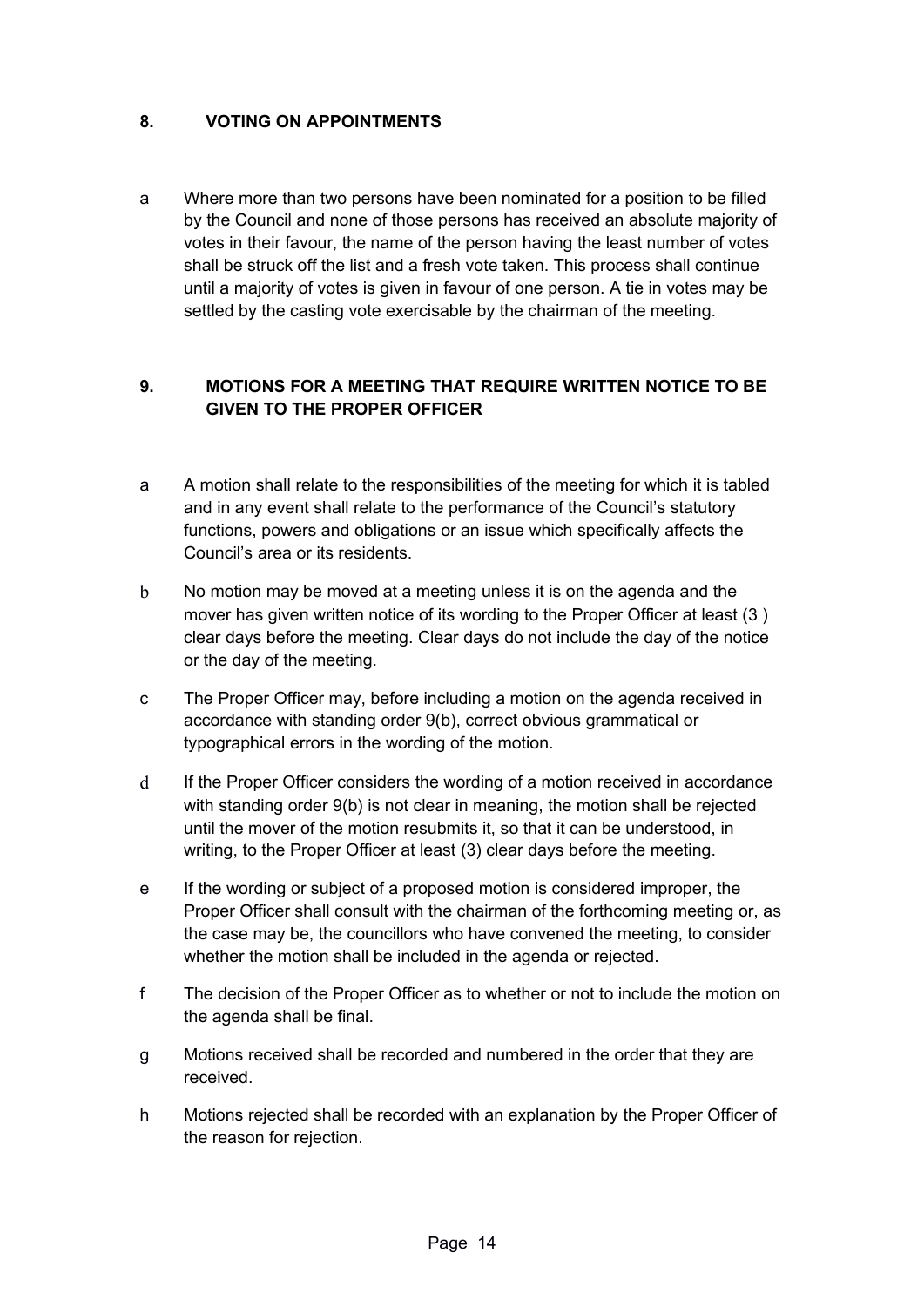#### <span id="page-14-0"></span>**10. MOTIONS AT A MEETING THAT DO NOT REQUIRE WRITTEN NOTICE**

- a The following motions may be moved at a meeting without written notice to the Proper Officer:
	- i. to correct an inaccuracy in the draft minutes of a meeting;
	- ii. to move to a vote;
	- iii. to defer consideration of a motion;
	- iv. to refer a motion to a particular committee or sub-committee;
	- v. to appoint a person to preside at a meeting;
	- vi. to change the order of business on the agenda;
	- vii. to proceed to the next business on the agenda;
	- viii. to require a written report;
	- ix. to appoint a committee or sub-committee and their members;
	- x. to extend the time limits for speaking;
	- xi. to exclude the press and public from a meeting in respect of confidential or other information which is prejudicial to the public interest;
	- xii. to not hear further from a councillor or a member of the public;
	- xiii. to exclude a councillor or member of the public for disorderly conduct;
	- xiv. to temporarily suspend the meeting;
	- xv. to suspend a particular standing order (unless it reflects mandatory statutory or legal requirements);
	- xvi. to adjourn the meeting; or
	- xvii. to close the meeting.

#### **11. MANAGEMENT OF INFORMATION**

<span id="page-14-1"></span>*See also standing order 20.*

**a The Council shall have in place and keep under review, technical and organisational measures to keep secure information (including personal data) which it holds in paper and electronic form. Such arrangements shall include deciding who has access to personal data and encryption of**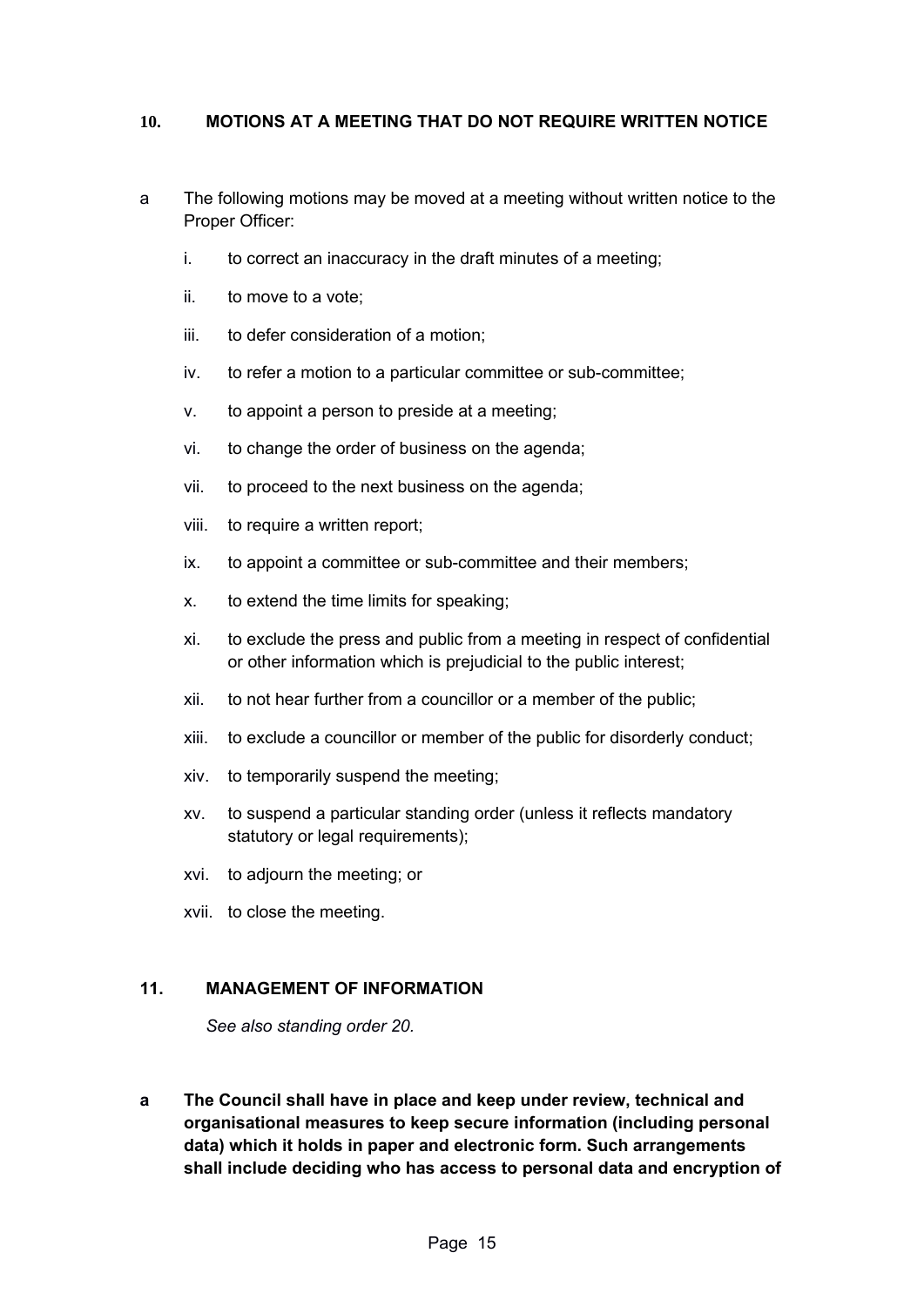**personal data.** 

- **b The Council shall have in place, and keep under review, policies for the retention and safe destruction of all information (including personal data) which it holds in paper and electronic form. The Council's retention policy shall confirm the period for which information (including personal data) shall be retained or if this is not possible the criteria used to determine that period (e.g. the Limitation Act 1980).**
- **c The agenda, papers that support the agenda and the minutes of a meeting shall not disclose or otherwise undermine confidential information or personal data without legal justification.**
- **d Councillors, staff, the Council's contractors and agents shall not disclose confidential information or personal data without legal justification.**

#### <span id="page-15-0"></span>**12. DRAFT MINUTES**

Full Council meetings Committee meetings Sub-committee meetings

- a If the draft minutes of a preceding meeting have been served on councillors with the agenda to attend the meeting at which they are due to be approved for accuracy, they shall be taken as read.
- b There shall be no discussion about the draft minutes of a preceding meeting except in relation to their accuracy. A motion to correct an inaccuracy in the draft minutes shall be moved in accordance with standing order  $10(a)(i)$ .
- c The accuracy of draft minutes, including any amendment(s) made to them, shall be confirmed by resolution and shall be signed by the chairman of the meeting and stand as an accurate record of the meeting to which the minutes relate.
- d If the chairman of the meeting does not consider the minutes to be an accurate record of the meeting to which they relate, he shall sign the minutes and include a paragraph in the following terms or to the same effect:

"The chairman of this meeting does not believe that the minutes of the meeting of the Parish Council held on [date] in respect of Agenda item ? were a correct record but his view was not upheld by the meeting and the minutes are confirmed as an accurate record of the proceedings."

● e **If the Council's gross annual income or expenditure (whichever is**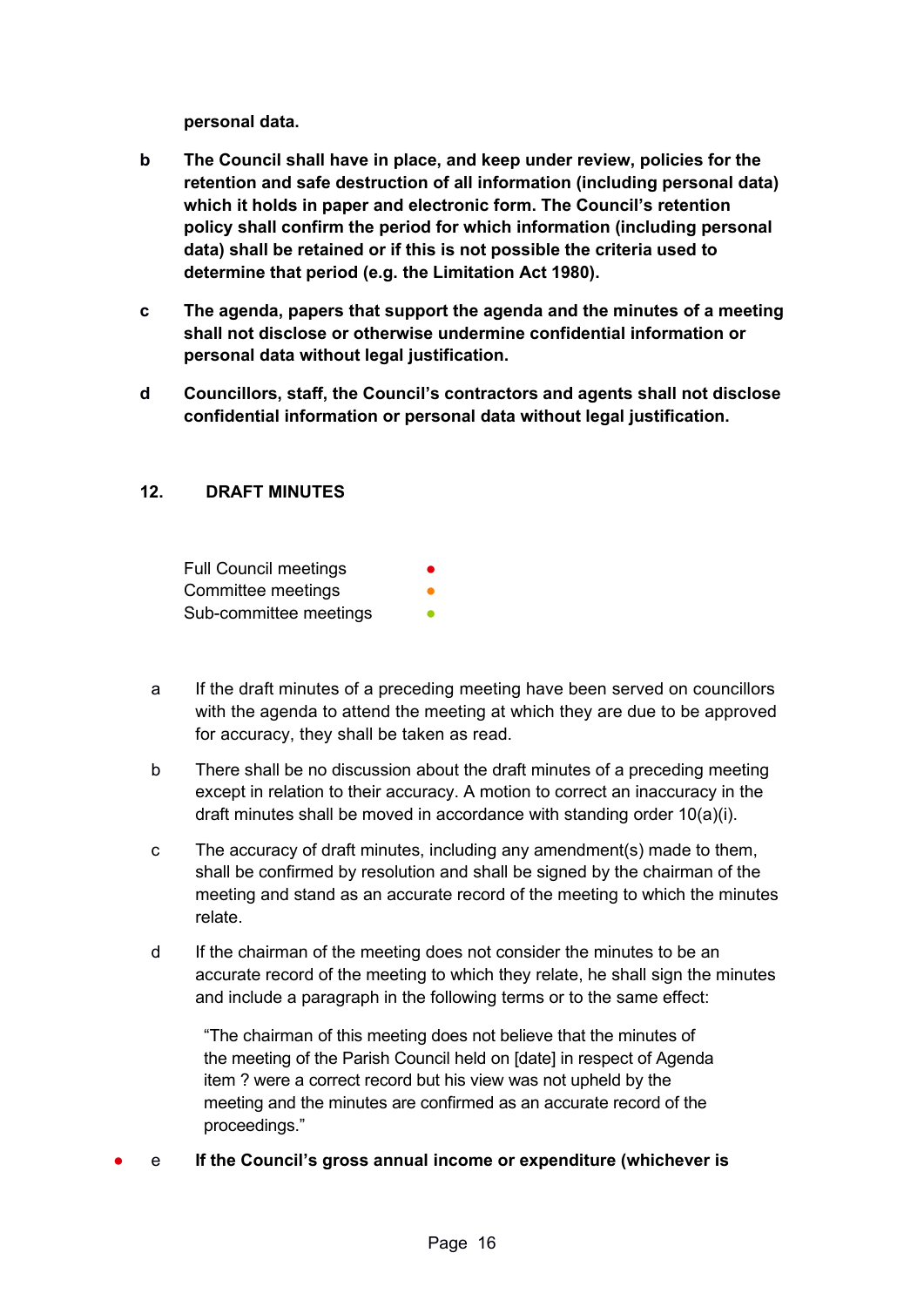- 。<br>● **higher) does not exceed £25,000, it shall publish draft minutes on a website which is publicly accessible and free of charge not later than one month after the meeting has taken place.**
	- f Subject to the publication of draft minutes in accordance with standing order 12(e) and standing order 20(a) and following a resolution which confirms the accuracy of the minutes of a meeting, the draft minutes or recordings of the meeting for which approved minutes exist shall be destroyed.

# **13. CODE OF CONDUCT AND DISPENSATIONS**

<span id="page-16-0"></span>*See also standing order 3(u).* 

- a All councillors and non-councillors with voting rights shall observe the code of conduct adopted by the Council.
- b Unless he has been granted a dispensation, a councillor or non-councillor with voting rights shall withdraw from a meeting when it is considering a matter in which he has a disclosable pecuniary interest. He may return to the meeting after it has considered the matter in which he had the interest.
- c Unless he has been granted a dispensation, a councillor or non-councillor with voting rights shall withdraw from a meeting when it is considering a matter in which he has another interest if so required by the Council's code of conduct. He may return to the meeting after it has considered the matter in which he had the interest.
- d **Dispensation requests shall be in writing and submitted to the Proper Officer** as soon as possible before the meeting, or failing that, at the start of the meeting for which the dispensation is required.
- e A decision as to whether to grant a dispensation shall be made by a meeting of the Council, or committee or sub-committee for which the dispensation is required and that decision is final.
- f A dispensation request shall confirm:
	- i. the description and the nature of the disclosable pecuniary interest or other interest to which the request for the dispensation relates;
	- ii. whether the dispensation is required to participate at a meeting in a discussion only or a discussion and a vote;
	- iii. the date of the meeting or the period (not exceeding four years) for which the dispensation is sought; and
	- iv. an explanation as to why the dispensation is sought.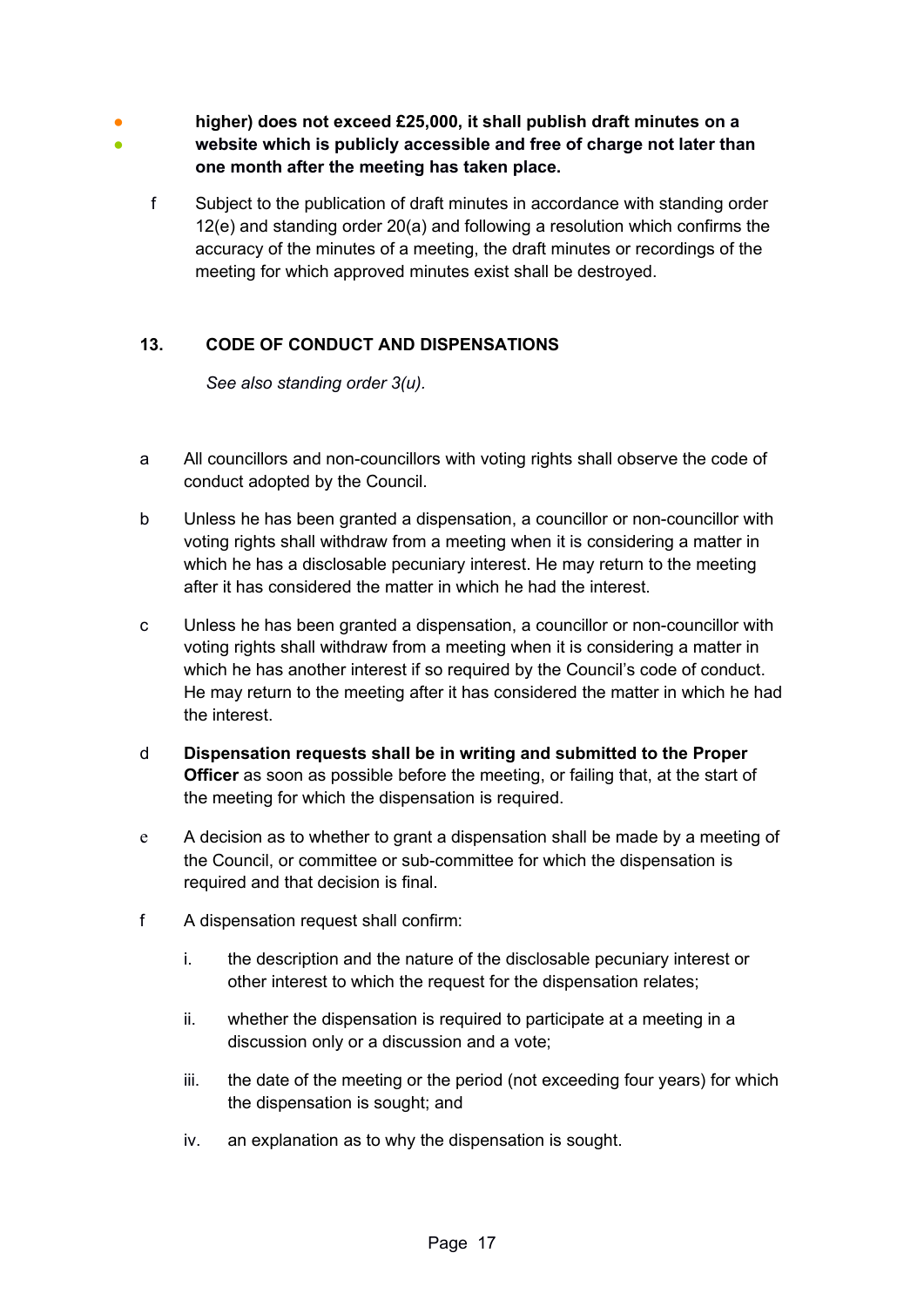- g Subject to standing orders 13(d) and (f), a dispensation request shall be considered at the beginning of the meeting of the Council, or committee or subcommittee for which the dispensation is required.
- **h A dispensation may be granted in accordance with standing order 13(e) if having regard to all relevant circumstances any of the following apply:**
	- **i. without the dispensation the number of persons prohibited from participating in the particular business would be so great a proportion of the meeting transacting the business as to impede the transaction of the business;**
	- **ii. granting the dispensation is in the interests of persons living in the Council's area; or**
	- **iii. it is otherwise appropriate to grant a dispensation.**

# <span id="page-17-0"></span>**14. CODE OF CONDUCT COMPLAINTS**

- **a** Upon notification by the District or Unitary Council that it is dealing with a complaint that a councillor or non-councillor with voting rights has breached the Council's code of conduct, the Proper Officer shall, subject to standing order 11, report this to the Council.
- **b** Where the notification in standing order 14(a) relates to a complaint made by the Proper Officer, the Proper Officer shall notify the Chairman of Council of this fact, and the Chairman shall nominate another staff member to assume the duties of the Proper Officer in relation to the complaint until it has been determined and the Council has agreed what action, if any, to take in accordance with standing order 14(d).
- **c** The Council may:
	- i. provide information or evidence where such disclosure is necessary to investigate the complaint or is a legal requirement;
	- ii. seek information relevant to the complaint from the person or body with statutory responsibility for investigation of the matter;
- **d Upon notification by the District or Unitary Council that a councillor or non-councillor with voting rights has breached the Council's code of conduct, the Council shall consider what, if any, action to take against him. Such action excludes disqualification or suspension from office.**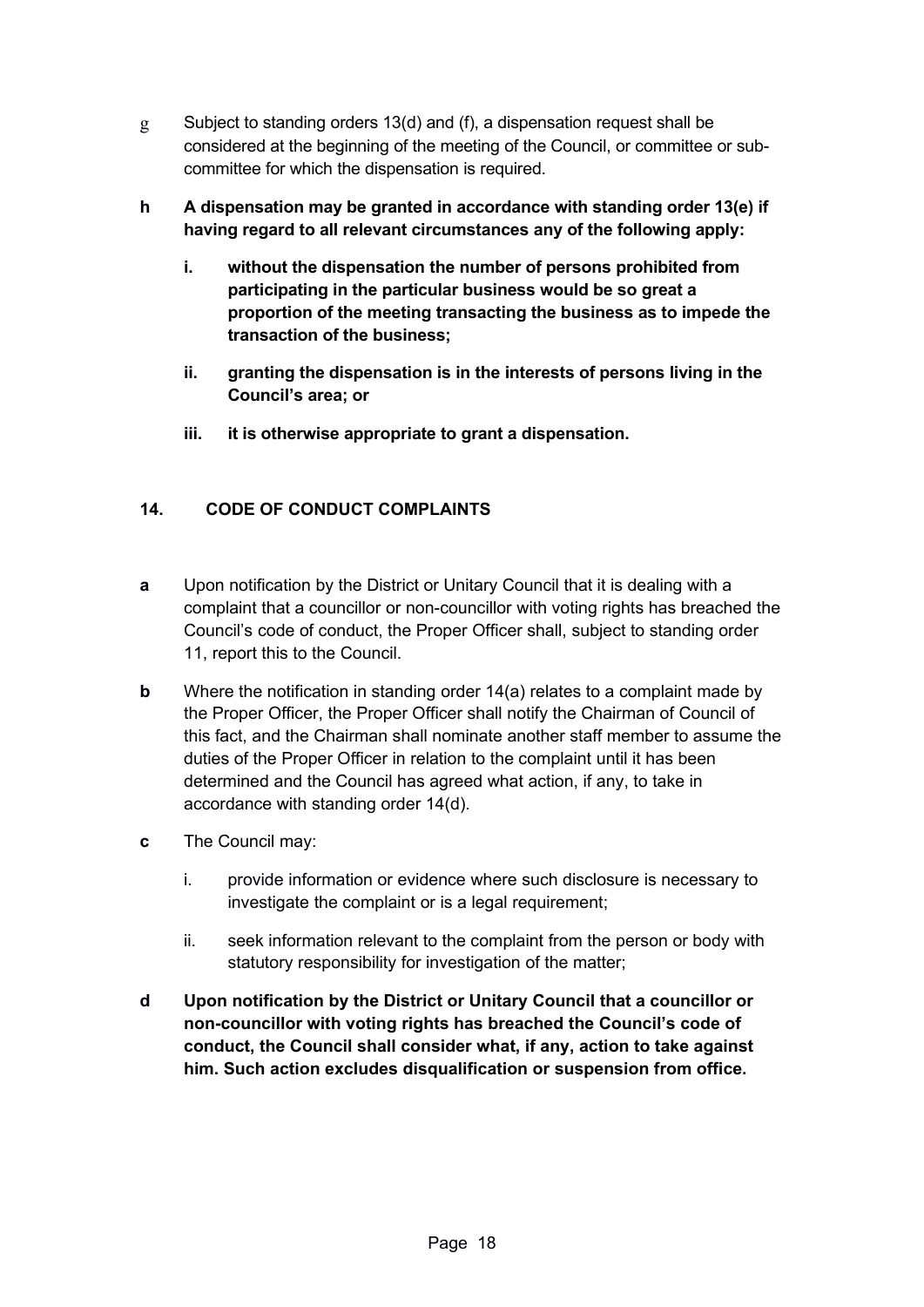### <span id="page-18-0"></span>**15. PROPER OFFICER**

- a The Proper Officer shall be either (i) the clerk or (ii) other staff member(s) nominated by the Council to undertake the work of the Proper Officer when the Proper Officer is absent.
- b The Proper Officer shall:
	- **i. at least three clear days before a meeting of the council, a committee** or a sub-committee**,**
		- **serve on councillors by delivery or post at their residences or by email authenticated in such manner as the Proper Officer thinks fit, a signed summons confirming the time, place and the agenda (provided the councillor has consented to service by email), and**
		- **Provide, in a conspicuous place, public notice of the time, place and agenda (provided that the public notice with agenda of an extraordinary meeting of the Council convened by councillors is signed by them).**

*See standing order 3(b) for the meaning of clear days for a meeting of a*  full council and standing order 3(c) for the meaning of clear days for a *meeting of a committee;*

- **ii.** subject to standing order 9, include on the agenda all motions in the order received unless a councillor has given written notice at least (3) days before the meeting confirming his withdrawal of it;
- **iii. convene a meeting of the Council for the election of a new Chairman of the Council, occasioned by a casual vacancy in his office;**
- **iv. facilitate inspection of the minute book by local government electors;**
- **v. receive and retain copies of byelaws made by other local authorities;**
- **vi.** hold acceptance of office forms from councillors;
- **vii.** hold a copy of every councillor's register of interests;
- **viii.** assist with responding to requests made under freedom of information legislation and rights exercisable under data protection legislation, in accordance with the Council's relevant policies and procedures;
- **ix.** liaise, as appropriate, with the Council's Data Protection Officer; ( **Exemption** )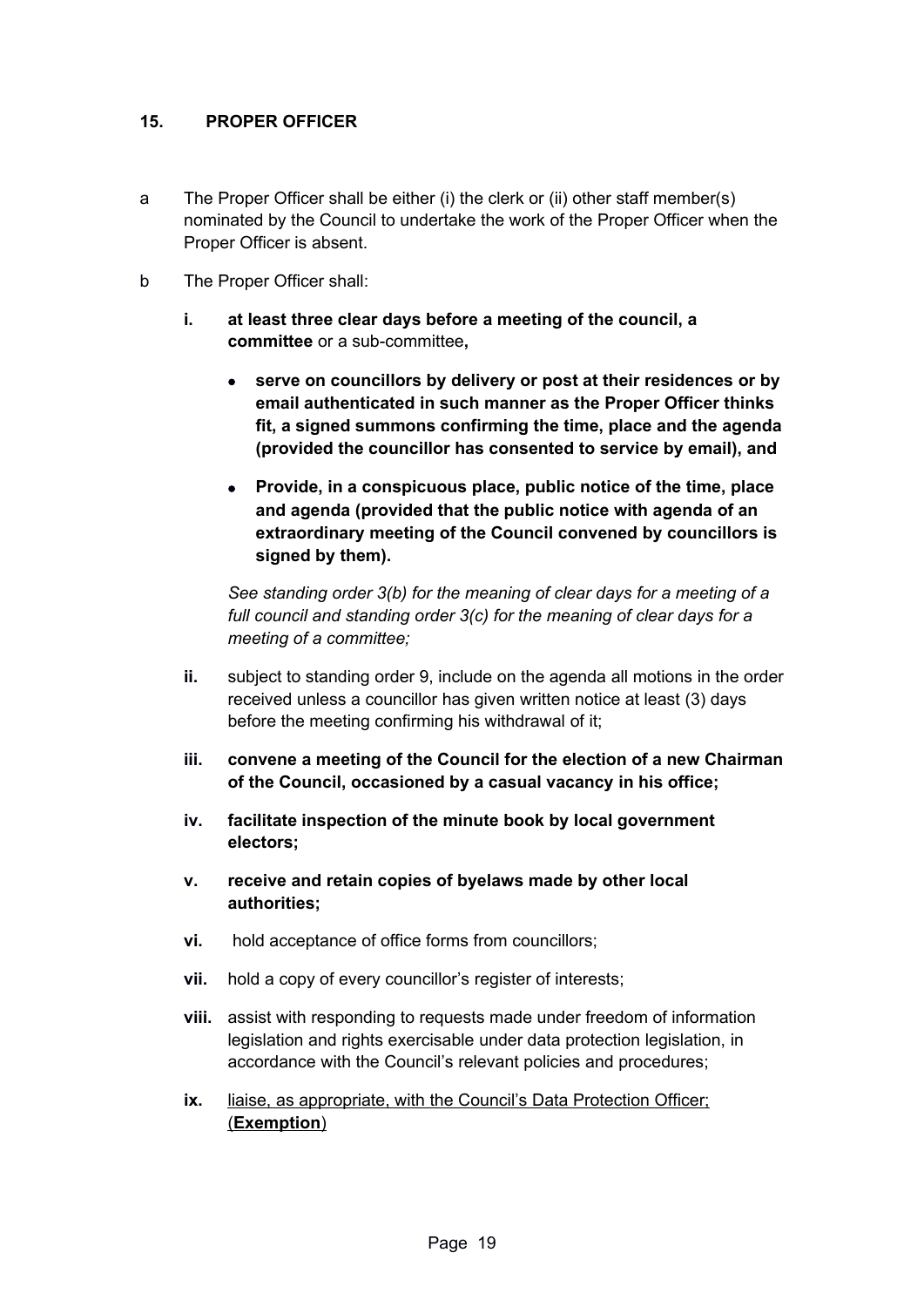- **x.** receive and send general correspondence and notices on behalf of the Council except where there is a resolution to the contrary;
- **xi.** assist in the organisation of, storage of, access to, security of and destruction of information held by the Council in paper and electronic form subject to the requirements of data protection and freedom of information legislation and other legitimate requirements (e.g. the Limitation Act 1980);
- **xii.** arrange for legal deeds to be executed; (*see also standing order 23);*
- **xiii.** arrange or manage the prompt authorisation, approval, and instruction regarding any payments to be made by the Council in accordance with its financial regulations;
- **xiv.** record every planning application notified to the Council and the Council's response to the local planning authority in a book for such purpose;
- **xv.** refer a planning application received by the Council to the Chairman or in his absence the Vice-Chairman (if there is one) of the Council within two working days of receipt to facilitate an extraordinary meeting if the nature of a planning application requires consideration before the next ordinary meeting of the Council
- **xvi.** manage access to information about the Council via the publication scheme; and
- **xvii.** retain custody of the seal of the Council (if there is one) which shall not be used without a resolution to that effect. (s*ee also standing order 23).*

# <span id="page-19-0"></span>**16. RESPONSIBLE FINANCIAL OFFICER**

a The Council shall appoint appropriate staff member(s) to undertake the work of the Responsible Financial Officer when the Responsible Financial Officer is absent.

# <span id="page-19-1"></span>**17. ACCOUNTS AND ACCOUNTING STATEMENTS**

- a "Proper practices" in standing orders refer to the most recent version of "Governance and Accountability for Local Councils – a Practitioners' Guide".
- b All payments by the Council shall be authorised, approved and paid in accordance with the law, proper practices and the Council's financial regulations.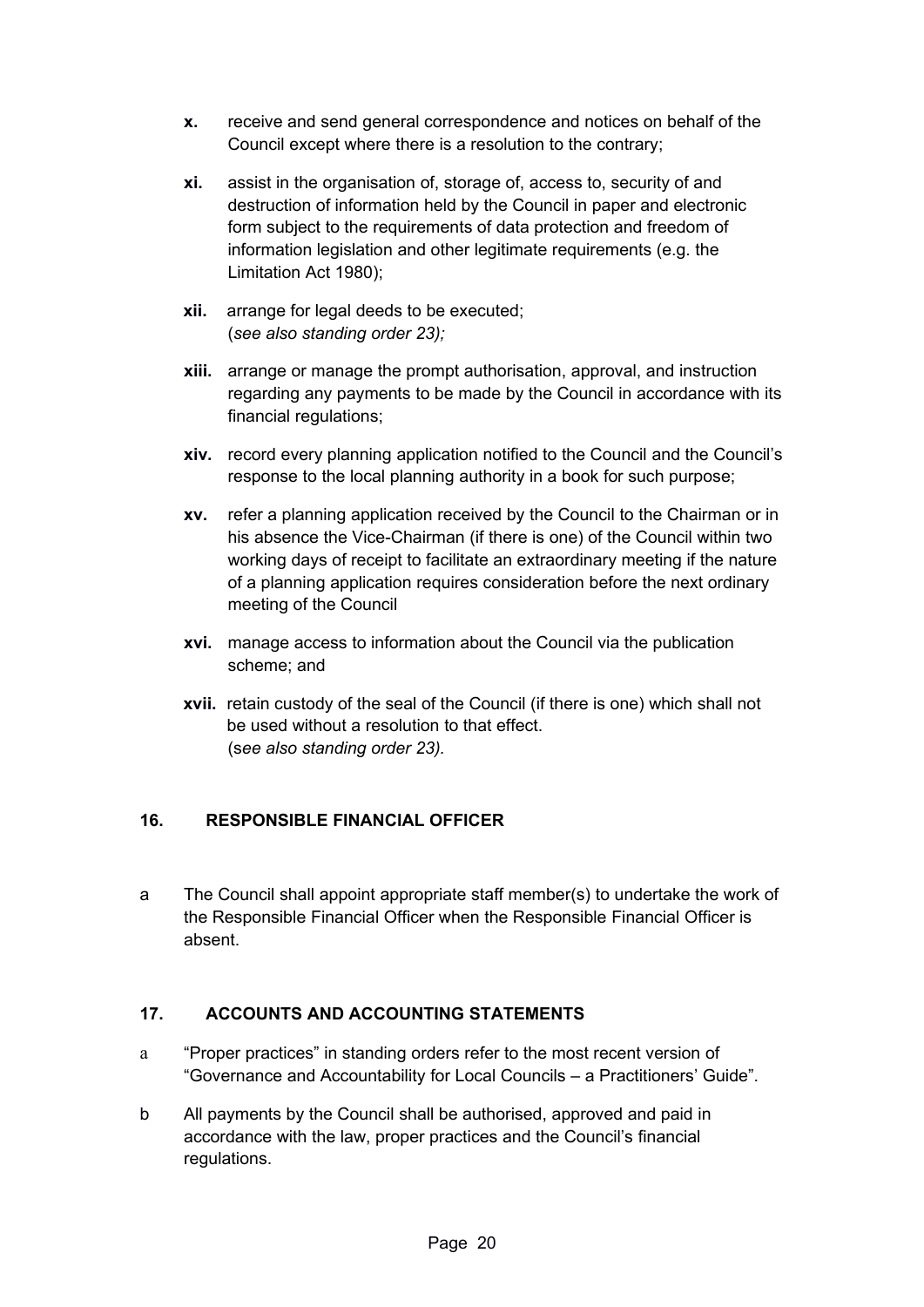- c The Responsible Financial Officer shall supply to each councillor as soon as practicable after 30 June, 30 September and 31 December in each year a statement to summarise:
	- i. the Council's receipts and payments (or income and expenditure) for each quarter;
	- ii. the Council's aggregate receipts and payments (or income and expenditure) for the year to date;
	- iii. the balances held at the end of the quarter being reported and

which includes a comparison with the budget for the financial year and highlights any actual or potential overspends.

- d As soon as possible after the financial year end at 31 March, the Responsible Financial Officer shall provide:
	- i. each councillor with a statement summarising the Council's receipts and payments (or income and expenditure) for the last quarter and the year to date for information; and
	- ii. to the Council the accounting statements for the year in the form of Section 1 of the annual governance and accountability return, as required by proper practices, for consideration and approval.
- e The year-end accounting statements shall be prepared in accordance with proper practices and apply the form of accounts determined by the Council (receipts and payments, or income and expenditure) for the year to 31 March. A completed draft annual governance and accountability return shall be presented to all councillors at least 14 days prior to anticipated approval by the Council. The annual governance and accountability return of the Council, which is subject to external audit, including the annual governance statement, shall be presented to the Council for consideration and formal approval before 30 May.

# <span id="page-20-0"></span>**18. FINANCIAL CONTROLS AND PROCUREMENT**

- **a.** The Council shall consider and approve financial regulations drawn up by the Responsible Financial Officer, which shall include detailed arrangements in respect of the following:
	- i. the keeping of accounting records and systems of internal controls;
	- ii. the assessment and management of financial risks faced by the Council;
	- iii. the work of the independent internal auditor in accordance with proper practices and the receipt of regular reports from the internal auditor,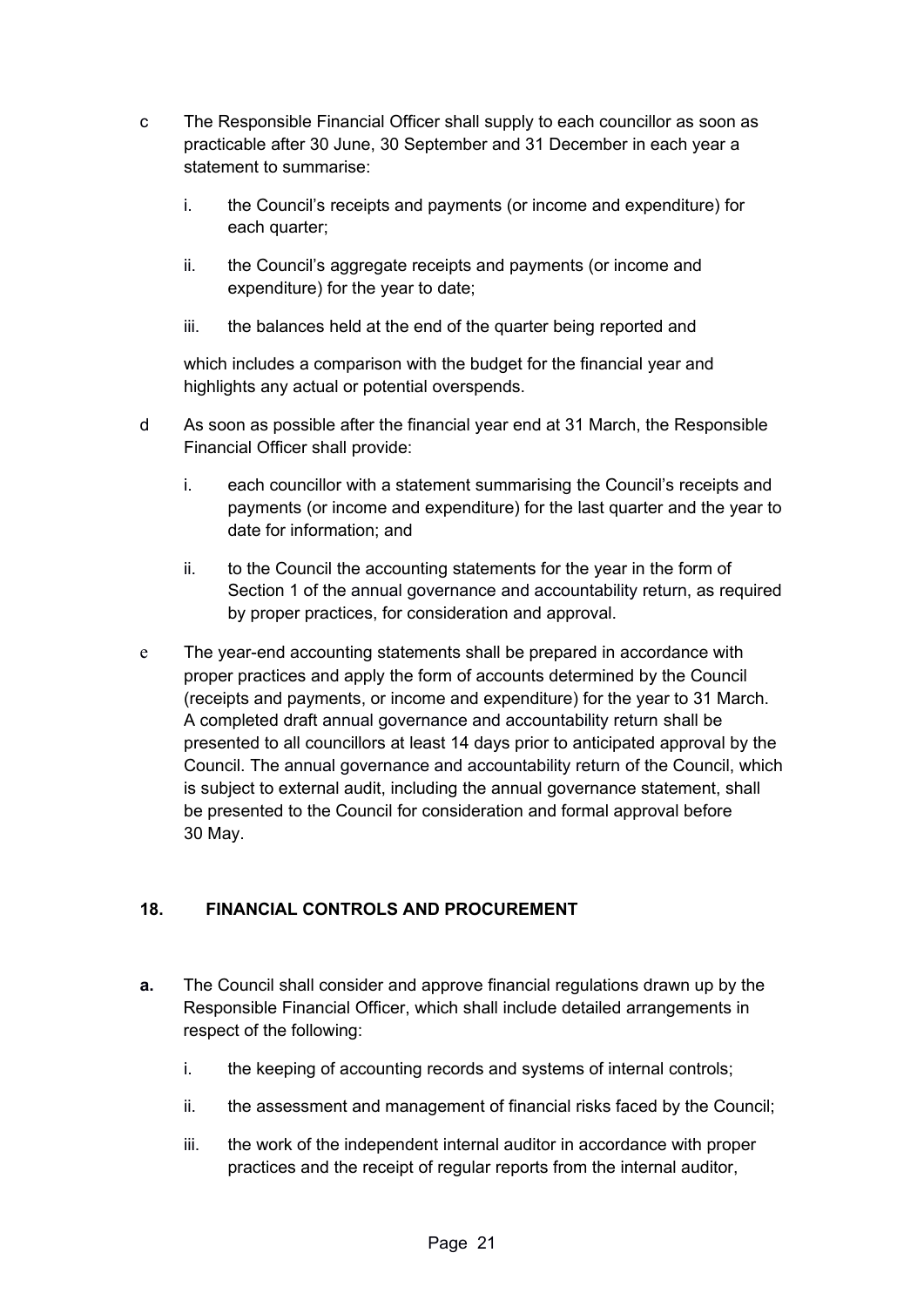which shall be required at least annually;

- iv. the inspection and copying by councillors and local electors of the Council's accounts and/or orders of payments; and
- v. whether contracts with an estimated value below **£25,000** due to special circumstances are exempt from a tendering process or procurement exercise.
- **b.** Financial regulations shall be reviewed regularly and at least annually for fitness of purpose.
- **c. A public contract regulated by the Public Contracts Regulations 2015 with an estimated value in excess of £25,000 but less than the relevant thresholds in standing order 18(f) is subject to Regulations 109-114 of the Public Contracts Regulations 2015 which include a requirement on the Council to advertise the contract opportunity on the Contracts Finder website regardless of what other means it uses to advertise the opportunity.**
- **d.** Subject to additional requirements in the financial regulations of the Council, the tender process for contracts for the supply of goods, materials, services or the execution of works shall include, as a minimum, the following steps:
	- i. a specification for the goods, materials, services or the execution of works shall be drawn up;
	- ii. an invitation to tender shall be drawn up to confirm (i) the Council's specification (ii) the time, date and address for the submission of tenders (iii) the date of the Council's written response to the tender and (iv) the prohibition on prospective contractors contacting councillors or staff to encourage or support their tender outside the prescribed process;
	- iii. the invitation to tender shall be advertised in a local newspaper and in any other manner that is appropriate;
	- iv. tenders are to be submitted in writing in a sealed marked envelope addressed to the Proper Officer;
	- v. tenders shall be opened by the Proper Officer in the presence of at least one councillor after the deadline for submission of tenders has passed;
	- vi. tenders are to be reported to and considered by the appropriate meeting of the Council or a committee or sub-committee with delegated responsibility.
- **e.** Neither the Council, nor a committee or a sub-committee with delegated responsibility for considering tenders, is bound to accept the lowest value tender.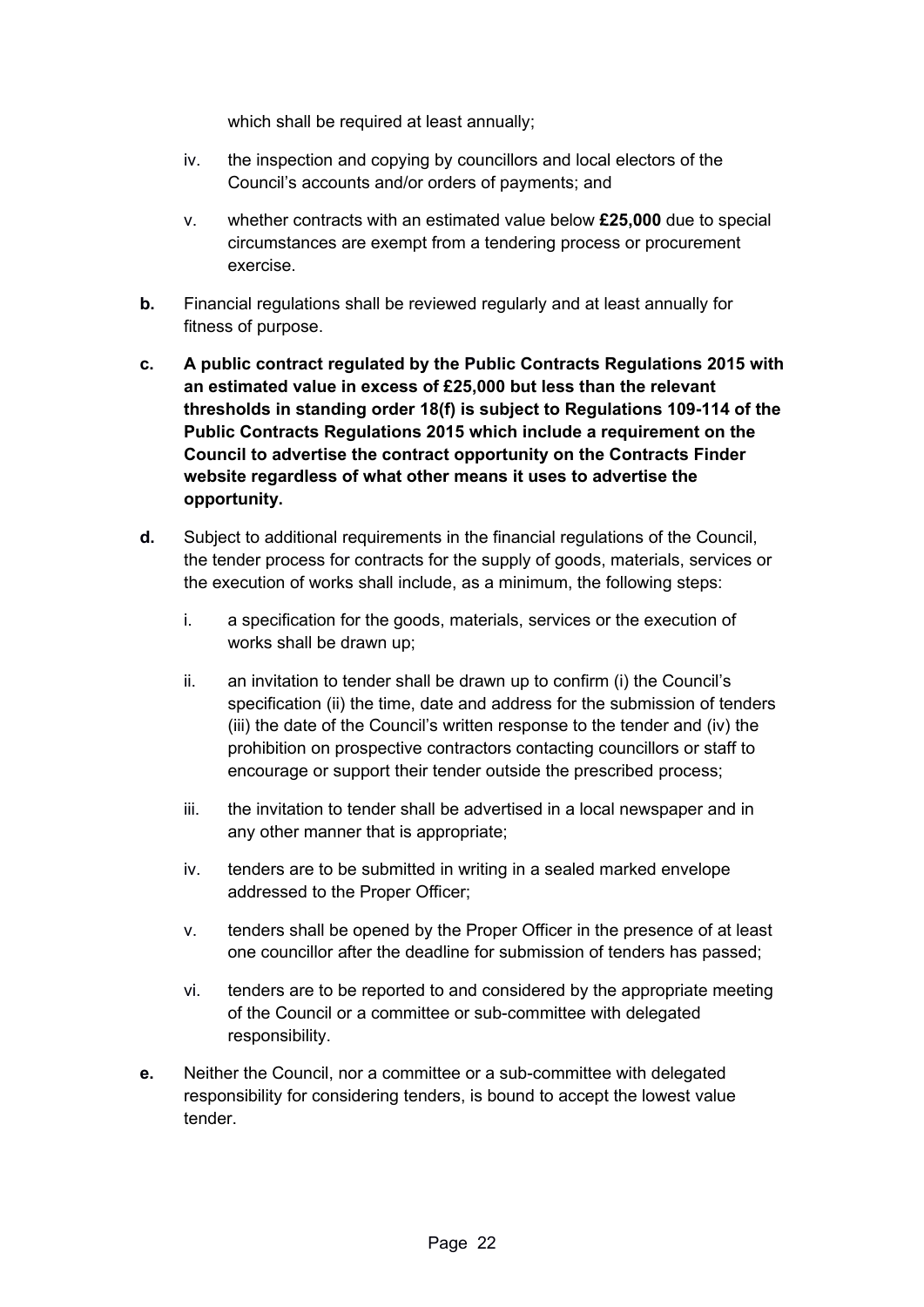#### <span id="page-22-0"></span>**19. HANDLING STAFF MATTERS**

- a A matter personal to a member of staff that is being considered by a meeting of Council is subject to standing order 11.
- b Subject to the Council's policy regarding absences from work, the Council's most senior member of staff shall notify the chairman of the Council of absence occasioned by illness or other reason and that person shall report such absence to the Council at its next meeting.
- c The chairman of Council shall upon a resolution conduct a review of the performance and annual appraisal of the work of the Clerk/ RFO. The reviews and appraisal shall be reported in writing and are subject to approval by resolution by Council
- d Subject to the Council's policy regarding the handling of grievance matters, the Council's most senior member of staff shall contact the chairman of the Council or in his absence, the vice-chairman of the Council in respect of an informal or formal grievance matter, and this matter shall be reported back and progressed by resolution of Council.
- e Subject to the Council's policy regarding the handling of grievance matters, if an informal or formal grievance matter raised by the member of staff relates to the chairman or vice-chairman of the Council , this shall be communicated to another member of the Council which shall be reported back and progressed by resolution of Council.
- f Any persons responsible for all or part of the management of staff shall treat as confidential the written records of all meetings relating to their performance, capabilities, grievance or disciplinary matters.
- $g$  In accordance with standing order 11(a), persons with line management responsibilities shall have access to staff records referred to in standing order 19(f).

# **20. RESPONSIBILITIES TO PROVIDE INFORMATION**

<span id="page-22-1"></span>*See also standing order 21.*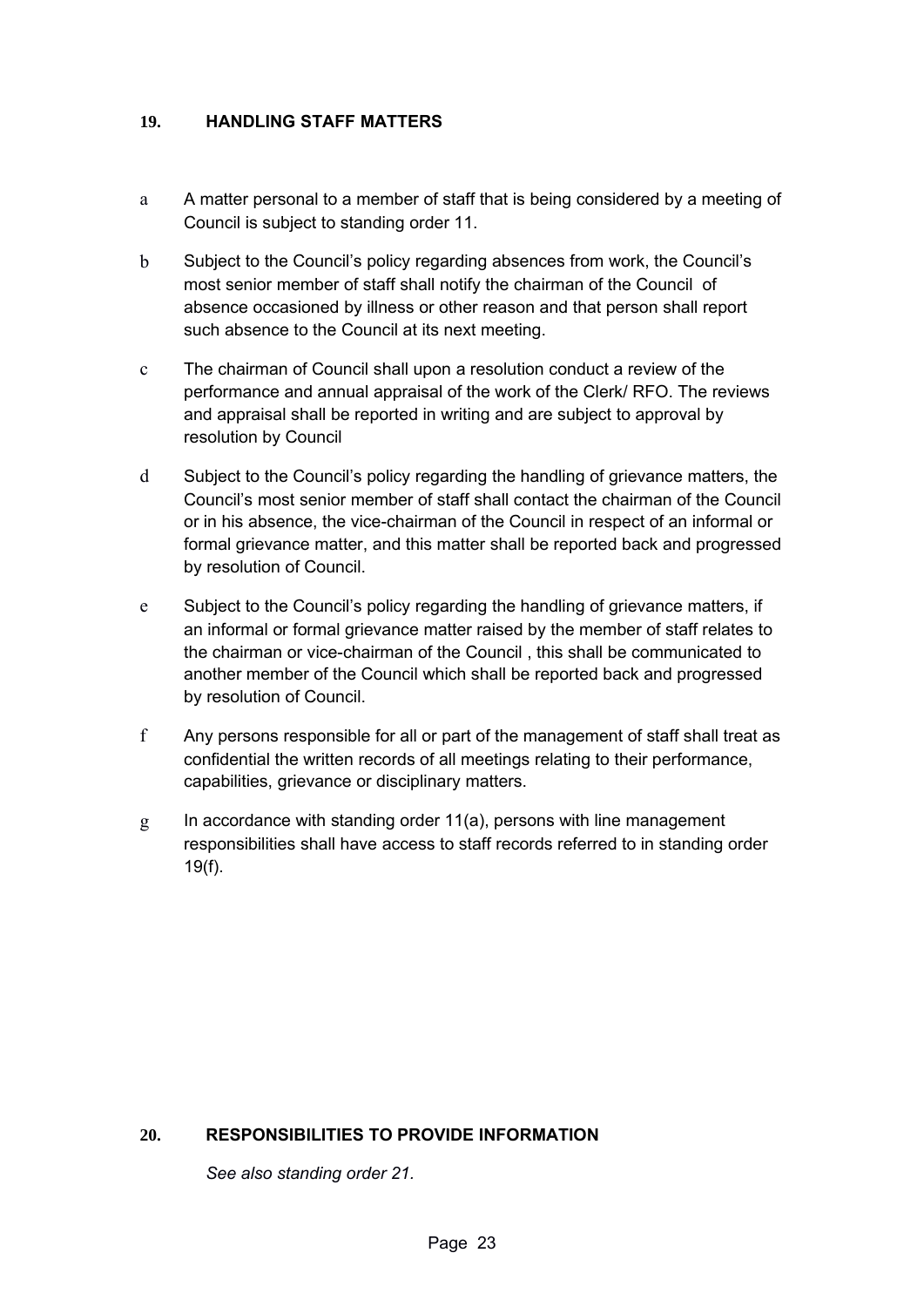- **a In accordance with freedom of information legislation, the Council shall publish information in accordance with its publication scheme and respond to requests for information held by the Council.**
- **b. The Council shall publish information in accordance with the requirements of the Smaller Authorities (Transparency Requirements) (England) Regulations 2015.**
- <span id="page-23-0"></span>**21. RESPONSIBILITIES UNDER DATA PROTECTION LEGISLATION**  (Below is not an exclusive list).

*See also standing order 11.*

- **a The Council shall appoint a Data Protection Officer (Exemption)**
- **b The Council shall have policies and procedures in place to respond to an individual exercising statutory rights concerning his personal data.**
- **c The Council shall have a written policy in place for responding to and managing a personal data breach.**
- **d The Council shall keep a record of all personal data breaches comprising the facts relating to the personal data breach, its effects and the remedial action taken.**
- **e The Council shall ensure that information communicated in its privacy notice(s) is in an easily accessible and available form and kept up to date.**
- **f The Council shall maintain a written record of its processing activities.**
- <span id="page-23-2"></span>**22. RELATIONS WITH THE PRESS/MEDIA**
- a Requests from the press or other media for an oral or written comment or statement from the Council, its councillors or staff shall be handled in accordance with the Council's policy in respect of dealing with the press and/or other media.

#### **23. EXECUTION AND SEALING OF LEGAL DEEDS**

<span id="page-23-1"></span>*See also standing orders 15(b)(xii) and (xvii).*

**a** A legal deed shall not be executed on behalf of the Council unless authorised by a resolution.